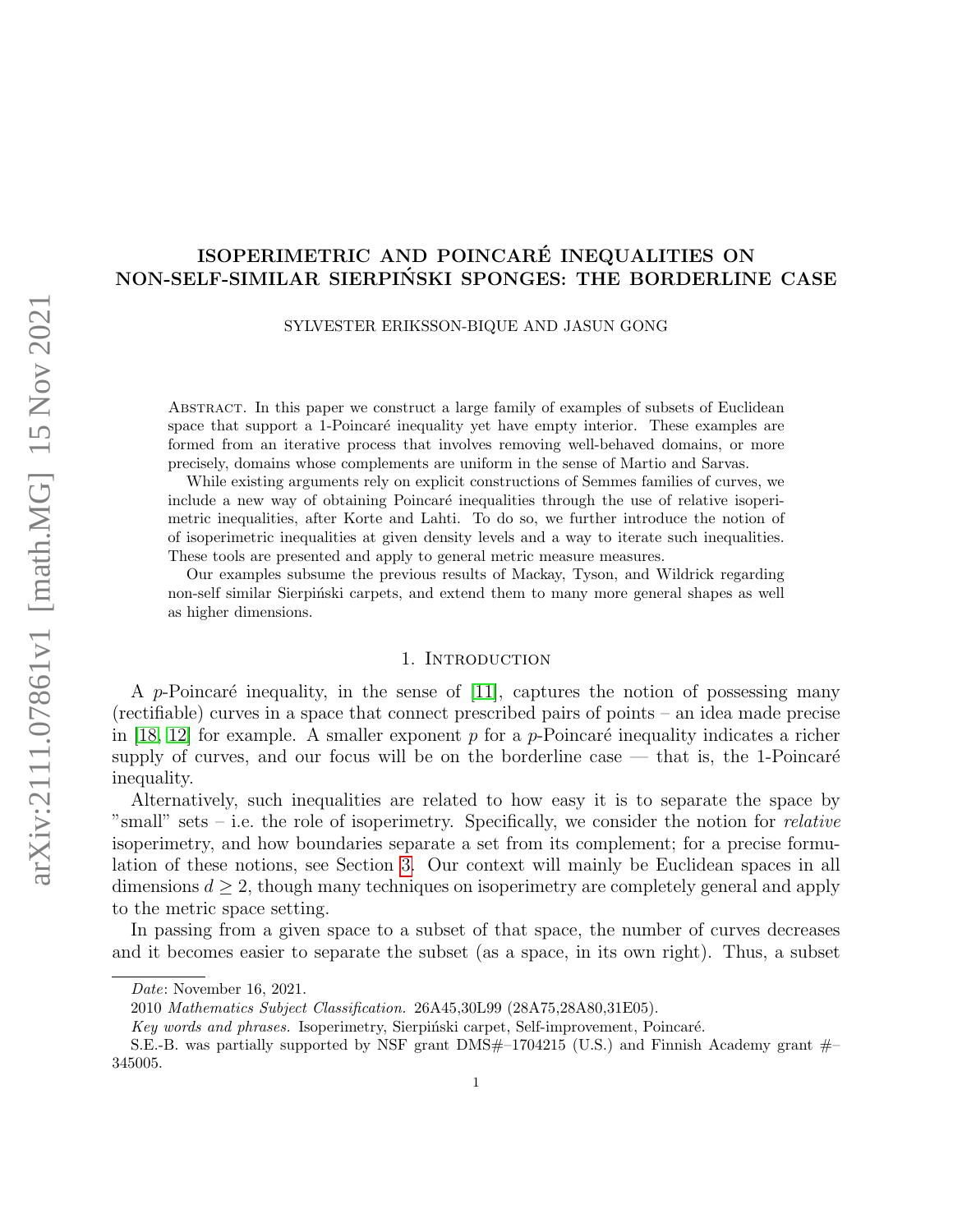$A \subset \mathbb{R}^d$  often will not support a Poincaré inequality. If, however, one removes a collection of sufficiently "sparse" obstacles from the underlying space, then intuitively the Poincaré inequality could be preserved for the subset. It is a subtle issue, however, of "how sparse" these obstacles can be. Our main result, Theorem [1.3,](#page-3-0) gives a general sufficient condition for a 1-Poincaré inequality to hold for subsets of  $\mathbb{R}^d$  arising from such a removal process.

In the case of  $\mathbb{R}^2$ , it was shown in [\[14,](#page-26-2) Theorems 1.5–1.6] that a certain family of positive (Lebesgue) measured subsets satisfy  $p$ -Poincaré inequalities, despite having empty interior. Their results are remarkable, in that they give sharp characterizations of the range of exponents  $p$  for which the  $p$ -Poincaré inequality holds. Our work here employs substantially different techniques, and yields a more general class of examples for the exponent  $p = 1$ . See Appendix [A](#page-23-0) for a more detailed discussion.

An earlier work by the authors [\[9\]](#page-25-1) studied the case of exponents  $p > 1$  separately and uses completely different techniques, both from here and from [\[14\]](#page-26-2). In a similar theme, however, our results here hinge on new sufficient conditions for a 1-Poincaré inequality. Together, they form a complete generalization of the main result of [\[14\]](#page-26-2).

In our main theorem, we make a step towards understanding which removal processes are permitted, when forming these subsets. To that end, we adopt a new perspective on isoperimetric inequalities. Instead of testing isoperimetry for all sets, we first require the inequality to hold only for sufficiently "dense" sets, as measured by a density parameter  $\tau$ . The new notion of a  $(\tau, C)$ -isoperimetric inequality allows the flexibility of proving "sufficiently good" estimates at every scale, which when iterated, leads to isoperimetry for all sets and at all densities. Indeed, this added flexibility allows us to consider each scale independent of others, and is the crucial tool in our proof.

The  $(\tau, C)$ -isoperimetric inequality can be further thought of as a scale-invariant weak estimate that improves itself. This idea of self-improvement is frequent in harmonic analysis and geometric analysis and has appeared, for example, in the following classical contexts. The results often involve mild topological assumptions and to obtain them, one iterates the relevant estimate in an appropriate case-dependent way.

- (1) Muckenhoupt  $(\epsilon, \delta)$ -conditions improve to  $A_p$ -type conditions [\[20,](#page-26-3) Proposition V.4].
- (2) Weak quasisymmetries are quasisymmetries [\[22,](#page-26-4) Lemma 6.5].
- (3) A "balled" Loewner condition improves to a Loewner condition [\[4,](#page-25-2) Proposition 3.1].
- (4) The Loewner condition improves to a more quantitative estimate [\[11,](#page-25-0) Theorem 3.6].
- (5) "Weak"-type Poincaré conditions at a given level, improve to true  $p$ -Poincaré inequalities for some  $p > 1$  [\[8,](#page-25-3) Theorems 1.2 and 1.8]. See also [\[9,](#page-25-1) Theorem 2.19] for a more quantitative version.

1.1. Subsets arising from removing obstacles. The sets  $S$  we consider arise by removing "obstacles" R from a set  $\Omega$ , and thus are of the form

$$
S = \Omega \setminus \bigcup_{k \in \mathbb{N}} \bigcup_{R \in \mathcal{R}_{\mathbf{n},k}} R,
$$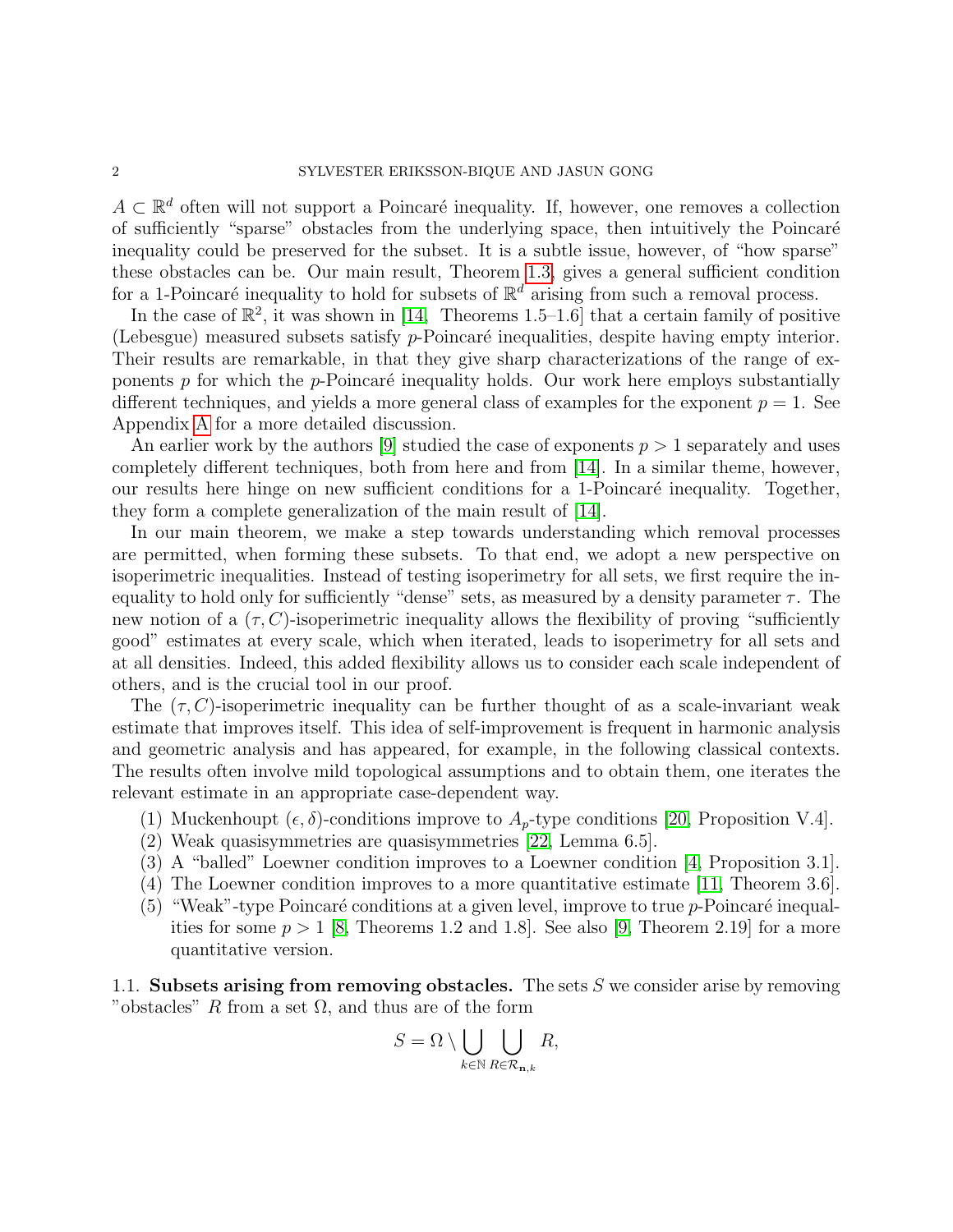where  $\Omega$  is a so-called "uniform" domain in  $\mathbb{R}^d$  and each  $\mathcal{R}_{n,k}$  is a collection of "co-uniform" domains R; that is, each  $\mathbb{R}^d \setminus R$  is uniform and  $\partial R$  is connected.

For the precise notion of a uniform domain, see Definition [2.7;](#page-8-0) for the moment, however, we note that these include convex sets with bounded eccentricity, or regions without cusps. In particular, planar domains whose boundaries are quasicircles are also uniform, see [\[9,](#page-25-1) Remark 4.16] for the definitions of a quasicircle, some references on such examples. (As a technical point, in this paper we allow uniform domains to be closed sets.)

The notion of a uniformly sparse collections of co-uniform domains was introduced in [\[9,](#page-25-1) Definition 4.21 and forms the starting point for our analysis. Below, for sets K and K' we denote their "distance" by  $d(K, K') := \inf \{ d(x, x') : x \in K, x' \in K' \}.$ 

<span id="page-2-0"></span>**Definition 1.1.** Let  $\Omega$  be a non-empty compact subset of  $\mathbb{R}^d$ . Let  $\mathbf{n} = \{n_k\}_{k=1}^{\infty}$  be a sequence of positive integers, and consider scales  $s_0 = \text{diam}(\Omega)$  and

$$
s_k = \frac{1}{n_k} s_{k-1}
$$

for  $k \in \mathbb{N}$ . A sequence of collections of domains  $\{\mathcal{R}_{n,k}\}_{k=1}^{\infty}$  in  $\Omega \subset \mathbb{R}^d$  forms a UNIFORMLY (n-)SPARSE COLLECTION OF CO-UNIFORM DOMAINS IN  $\Omega$  if there are constants  $\delta \in (0,1)$ and  $L, A > 0$  so that for each  $R \in \mathcal{R}_{\mathbf{n},k}$ :

- $(1)$   $R \subset \Omega$ ;
- (2) R is A-co-uniform and  $\Omega$  is A-uniform;
- (3) diam(R)  $\leq Ls_k$ ;
- (4)  $d(R, \Omega^c) \geq \delta s_{k-1};$
- (5) for each  $R' \in \mathcal{R}_{\mathbf{n},k'}$  with  $k \geq k'$ , then  $d(R, R') \geq \delta s_{k-1}$ ;

Moreover, call  $\{R_{n,k}\}\)$  DENSE in  $\Omega$  whenever  $\bigcup_{k\in\mathbb{N}}\bigcup_{R\in\mathcal{R}_{n,k}}R$  is a dense subset of  $\Omega$ .

We note that versions of these conditions also appear in the context of uniformization of metric carpets, see e.g. [\[3\]](#page-25-4).

Uniform sparseness by itself does not ensure a Poincaré inequality, and one needs to impose a condition on n, the sequence of ratios between scales. In [\[9\]](#page-25-1), it suffices to assume that  $\mathbf{n} \in \ell^d$  to obtain a *p*-Poincaré inequality for all  $p > 1$ .

In the  $p = 1$  case, however, we will also consider the projections of such collections onto subspaces. Below, let  $\pi_1, \ldots, \pi_d$  be any collection of linearly independent projections of  $\mathbb{R}^d$  onto subspaces of codimension one, that is, the collection of the normal vectors of hyperplanes  $\pi_i(\mathbb{R}^d)$  form a linearly independent set in  $\mathbb{R}^d$ . Up to a coordinate change, we will often assume that the  $\pi_i$  are coordinate projections.

<span id="page-2-1"></span>**Definition 1.2.** A uniformly sparse collection of co-uniform domains  $\{\mathcal{R}_{n,k}\}_{k=1}^{\infty}$  is said to HAVE SMALL PROJECTIONS if, with the same constant  $L > 0$  as before,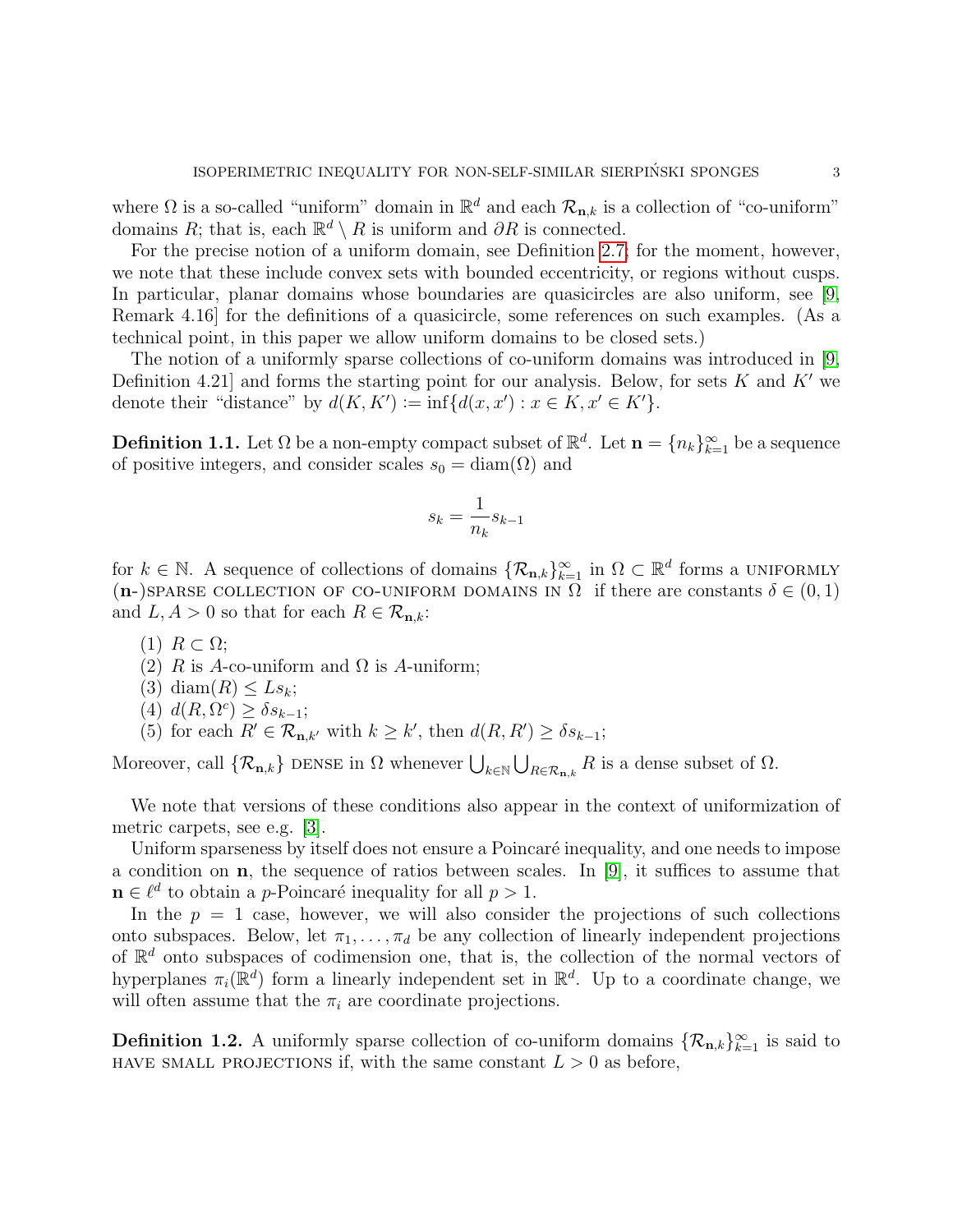(6) For  $k \in \mathbb{N}$ , if  $r \geq s_{k-1}$  then for each  $x \in \Omega$  and  $i = 1, \ldots, d$  it holds that

$$
\mathcal{H}_{d-1}\Big(\pi_i\bigg(B(x,r)\cap \bigcup_{R\in\mathcal{R}_{\mathbf{n},k}}R\bigg)\Big)\leq \frac{Lr^{d-1}}{n_k^{d-1}}.
$$

With this notion, we now formulate our main result.

<span id="page-3-0"></span>**Theorem 1.3.** Fix constants  $L, A \geq 1, \delta > 0$  as in Definition [1.1.](#page-2-0) Suppose  $\Omega \subset \mathbb{R}^d$  is a compact uniform domain and that  $\{R_{n,k}\}_{k=1}^{\infty}$  is a uniformly **n**-sparse collection of co-uniform domains in  $\Omega$  that has small projections. The set

$$
S_{\mathbf{n}} := \Omega \setminus \bigcup_{k \in \mathbb{N}} \bigcup_{R \in \mathcal{R}_{\mathbf{n},k}} R.
$$

satisfies a 1-Poincaré inequality (with respect to the restricted measure and metric) if

<span id="page-3-1"></span>
$$
\sum_{k=1}^{\infty} \frac{1}{n_k^{d-1}} < \infty.
$$

Remark 1.5 (Previous results). As a special case of Theorem [1.3,](#page-3-0) we obtain immediately a new proof that certain "non-self similar Sierpinski carpets" satisfy a 1-Poincaré inequality, as first shown in  $|14|$ . In particular, the removed obstacles R there are coordinate squares and the uniformly sparse collections of squares have small coordinate projections. (For this specific construction and other similar ones, see Appendix [A.](#page-23-0))

In contrast to  $[14]$ , whose results apply only to a construction involving d-dimensional cubes with  $d = 2$ , our result applies immediately in all dimensions simultaneously and allows for many variations. For instance, one could imagine sets  $S_n$  where the sets  $R, \Omega$  in Definition [1.1](#page-2-0) are all circles, or as in Figure [1,](#page-4-0) where they are all triangles. One could even go so far as to choose randomly-sided polyhedra with the number of sides, though uniformly bounded, varying with each scale  $s_k$ ! This way, our result and proof give a flexible way to approach such results without overly restricting the geometry.

We refer to [\[9\]](#page-25-1) for a more expansive discussion on the relevance of these results.

Remark 1.6 (Necessity of conditions). Note that the conditions given in Definitions [1.1](#page-2-0) and [1.2](#page-2-1) are close to necessary when  $d = 2$ . Indeed, in the planar case, versions of conditions (1)-(5) are necessary (see [\[9,](#page-25-1) Theorem 4.40]) while without (6) and the summability condition [\(1.4\)](#page-3-1) one may construct counterexamples [\[14,](#page-26-2) Proposition 4.1].

In the case of specific constructions, such as [\[14\]](#page-26-2) and the one in Figure [1,](#page-4-0) condition (6) is sharp. In cases lacking sufficient symmetry, however, there is a subtlety regarding the precise placement of obstacles. In a similar spirit as say, the quasiconformal Jacobian problem, it appears very difficult to formulate a completely sharp result; see e.g. [\[19\]](#page-26-5) for further discussion on similar characterization problems.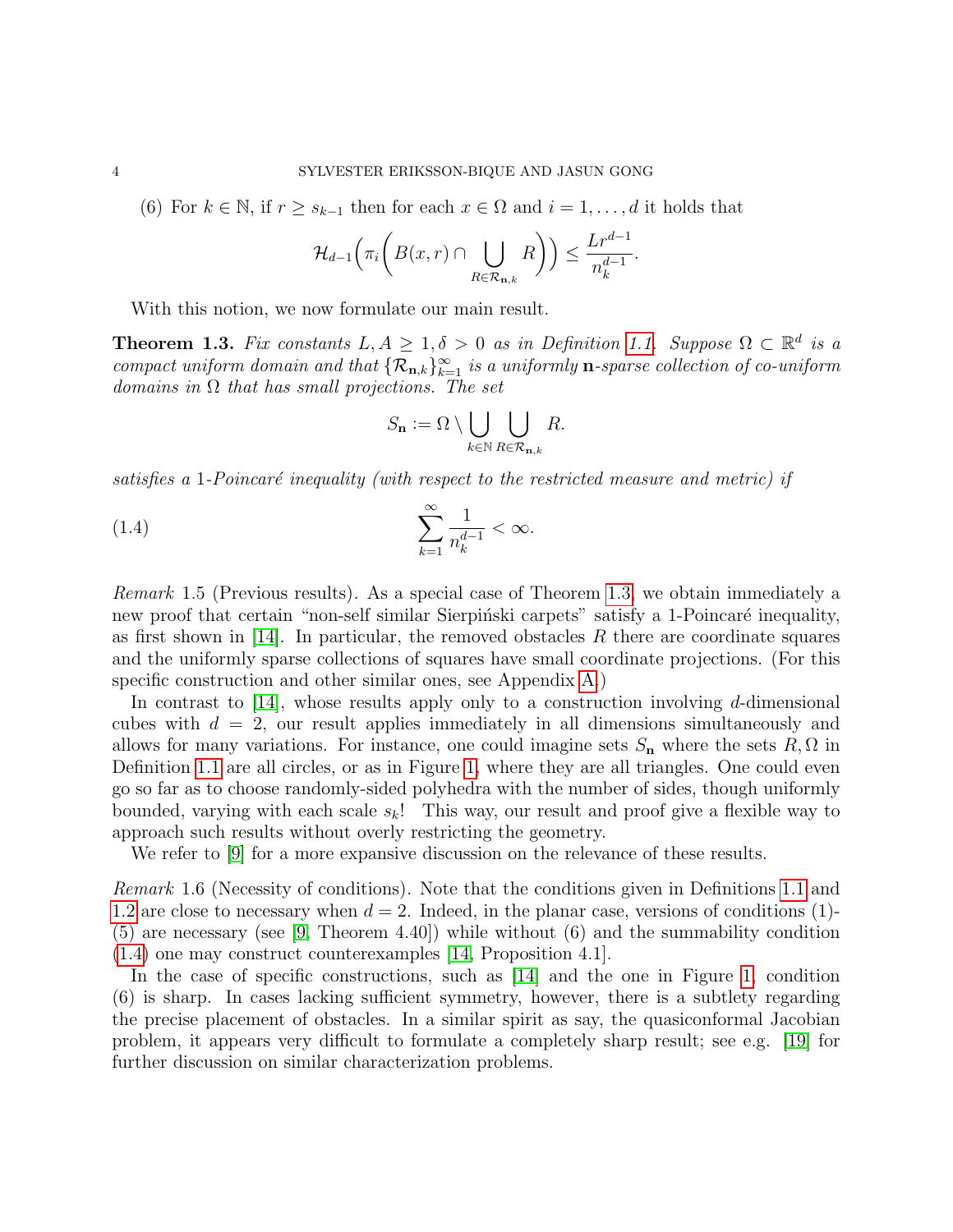<span id="page-4-0"></span>

FIGURE 1. Construction of a non-self-similar triangular version of a Sierpinski carpet.

In any event, some minimal assumption, say the the weaker condition that  $\mathbf{n} \in \ell^d$ , is needed for the set to have positive Lebesgue measure and guarantee the validity of some Poincaré inequality.

In order to obtain Theorem [3.5,](#page-15-0) we need a flexible way to prove such inequalities, and a condition which handles such inequalities at fixed scales. This involves a new notion of isoperimetry which applies to all metric measure spaces, not just Euclidean ones. Indeed, the only place where the Euclidean structure is used is in using projections and a projected isoperimetric inequality, see Lemma [3.11.](#page-17-0) It is conceivable that analogous structures exist in other settings. For example, the Heisenberg group has a natural collection of vertical projections [\[6,](#page-25-5) Definition 2.2], and one may push our main result to such settings. We leave this for future exploration.

1.2. Iterating Isoperimetry. The case of  $p = 1$  is a borderline case for the Poincaré inequality and an inherently geometric one. Consider, for example, the well-known correspondence between the Sobolev embedding theorem and the isoperimetric inequality.

Related to this, we will employ the characterization of Lahti and Korte [\[13\]](#page-26-6) which asserts that the validity of a 1-Poincaré inequality is equivalent to a so-called "relative isoperimetric inequality", see Theorem [3.5.](#page-15-0) Since, this fact and many of the following results hold true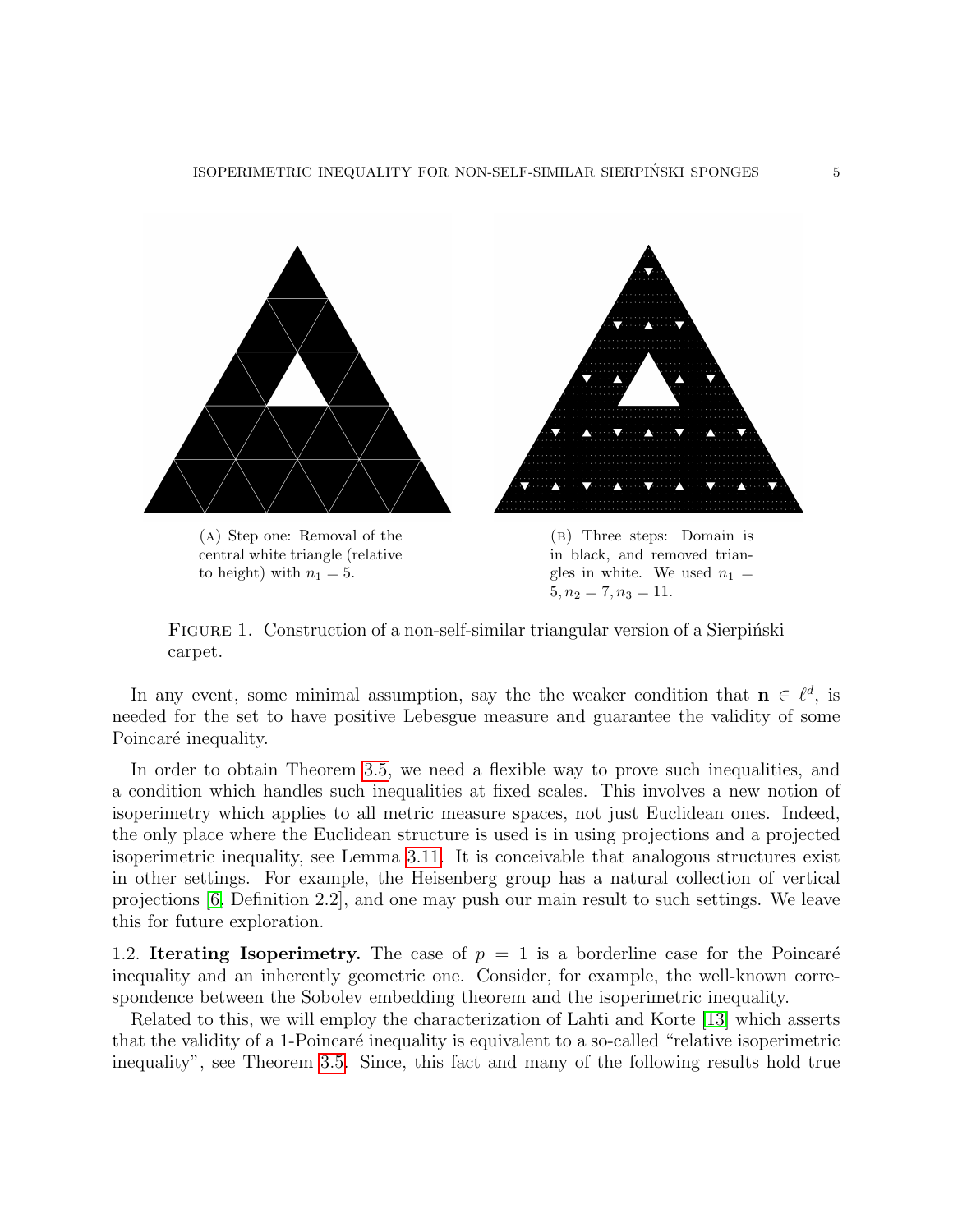in general metric measure spaces, the forthcoming discussion will also be formulated in the context of metric measure spaces.

The isoperimetric inequality is easier to establish for "larger" sets in the sense of density, as defined below.

**Definition 1.7.** Let  $(X, \mu)$  be a measure space and let E, F be measurable subsets of X with  $\mu(F) > 0$ . We define the quantity

$$
\Theta_{\mu}(E,F) := \frac{\min\{\mu(E \cap F), \mu(F \setminus E)\}}{\mu(F)}.
$$

This quantity is symmetric for  $E$  and its complement  $E<sup>c</sup>$ . We are interested in the sets E with  $\Theta_{\mu}(E, F) \geq \tau$  for a given  $\tau > 0$  – i.e. the ones that are neither empty nor full, quantitatively. In our proof of Theorem [1.3,](#page-3-0) for sets with larger relative density  $\Theta_u(E, F)$ we can throw away and control a junk-set coming from conditions (5) and (6) in Definitions [1.1](#page-2-0) and [1.2.](#page-2-1) Interestingly enough, to prove isoperimetry it suffices to consider such sets. More precisely, we prove the following fact, which applies to all metric measure spaces and may be of independent interest. Here, as in Definition [3.7,](#page-15-1) a  $(\tau, C)$ -isoperimetric inequality is one that only holds for sets  $E \subset B = B(x, r)$  with  $\Theta_{\mu}(E, B) \geq \tau$ , where C is a multiplicative constant.

<span id="page-5-0"></span>**Theorem 1.8.** Let  $(X, d, \mu)$  be D-doubling with  $D \geq 2$ , and let  $\tau \in (0, \frac{1}{D})$  $\frac{1}{D^3}$ . If X satisfies a  $(\tau, C)$ -isoperimetric inequality with inflation factor  $\Lambda$ , then X satisfies the relative isoperimetric inequality with constants  $C_S = C_S(D, \Lambda) = D^{7+\log_2(\Lambda)}C$  and  $\Lambda_S = \Lambda_S(\Lambda) = 2\Lambda$ .

The proof of this theorem involves "iterating" an estimate at appropriate scales. This method of relative isoperimetry via iteration is new. To the authors' knowledge, this is the first instance where it is used to verify a previously-conjectured Poincaré inequality. This method has the advantage that it allows to throw away small sets (such as those arising from condition (6) in Definition [1.2\)](#page-2-1). It further allows to focus on a single scale at a time.

1.3. **Outline.** The remainder of the paper is organised as follows. In Section  $\S2$  $\S2$  we discuss preliminaries on measure and uniformity and state crucial lemmas. Section §[3](#page-13-0) is devoted to facts about isoperimetry and stating the isoperimetric inequality. In that section we also prove Theorem [1.8](#page-5-0) and give the projected isoperimetric inequality in  $\mathbb{R}^d$  in Lemma [3.11.](#page-17-0)

The proof of the main result (Theorem [1.3\)](#page-3-0) is then left to Section §[4.](#page-18-0) This rests on establishing the  $(\tau, C)$ -isoperimetric inequality for subsets  $E \subset B(x, r) \cap S_n$ . First, we reduce the case of the sum in Equation [\(1.2\)](#page-2-1) being small. This is done by localizing the argument. Following this, one replaces  $B(x, r)$  by a better ball, which does not intersect too large obstacles. To this ball one applied first Lemma [3.11](#page-17-0) to obtain some Euclidean boundary. The restriction on projections, and the large enough density of  $E$  and its complement, means that some of this boundary must lie in the original carpet. A precise quantitative bound yields the result.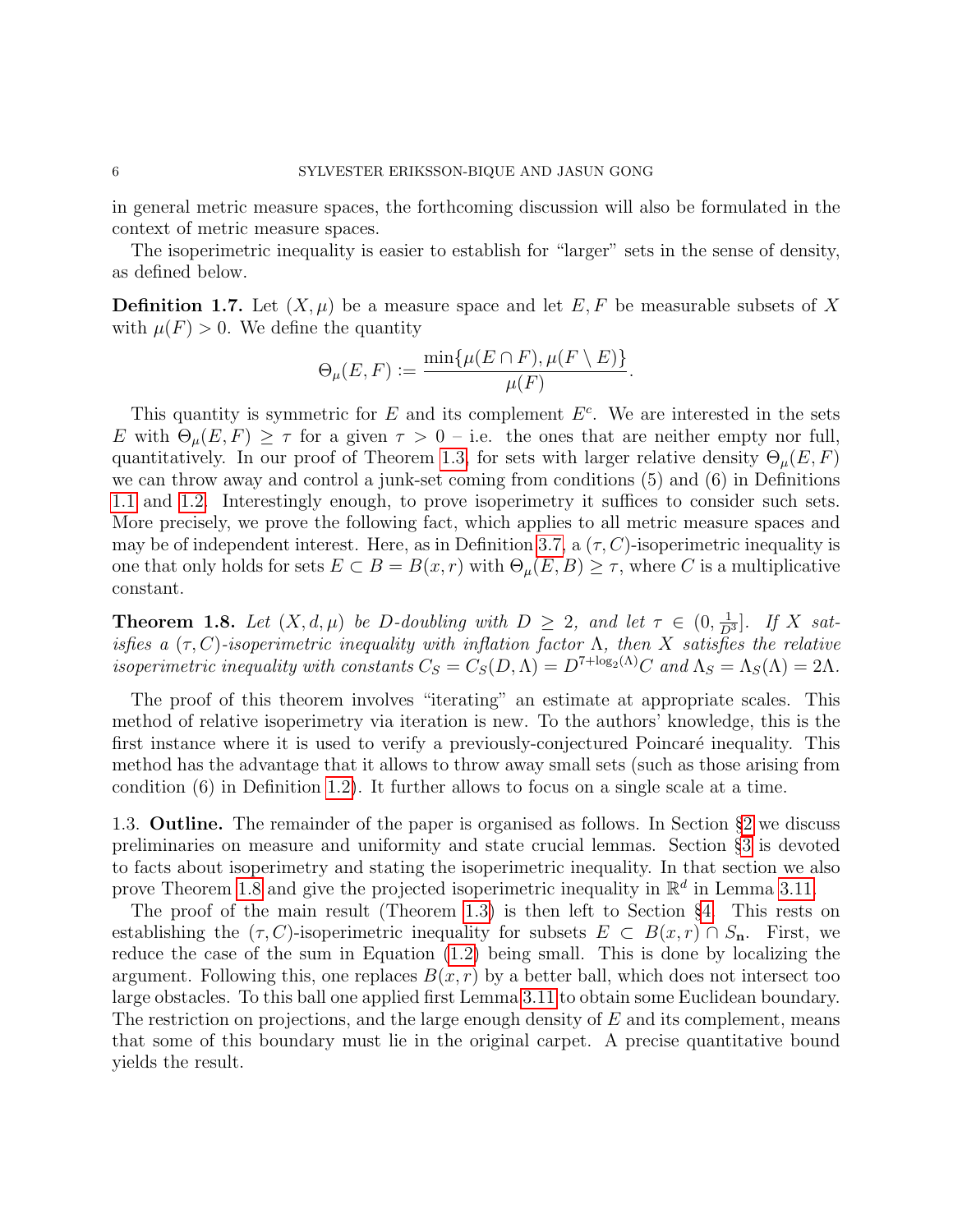In [A](#page-23-0)ppendix A we give the explicit example of a non-self similar Sierpinski sponge similar to [\[14\]](#page-26-2), and show how the higher dimensional generalization of their result follows from Theorem [1.3.](#page-3-0)

### 2. Preliminaries

<span id="page-6-0"></span>Notational convention: There are many constants to keep track of in our proof. In doing so, we shall use the notation  $C = C(A, B, \dots)$  to indicate when a constant C in a statement depends on other constants  $A, B$  in the same statement.

2.1. **Measure theoretic preliminaries.** For the interest of generality, many of the statements in this preliminary section will be formulated for general metric measure spaces, while our main result (Theorem [1.3\)](#page-3-0) is formulated only for  $\tilde{X} = S_n \subset \mathbb{R}^d$ , where we employ the restricted measure  $\mu = \lambda|_{S_n}$ , with  $\lambda$  the usual Lebesgue measure on  $\mathbb{R}^d$ .

To this end, open balls in a metric space are denoted  $B = B(x, r)$ , and their dilations by  $CB = B(x, Cr)$ , despite the ambiguity that balls may not be uniquely defined by their radii. Where necessary, we will include subscripts to indicate the ambient space in which the balls are located. Thus if  $X \subset \mathbb{R}^d$ , then with center  $x \in X$  and radius  $r > 0$ , the ball in  $\mathbb{R}^d$  is  $B(x,r) = B_{\mathbb{R}^d}(x,r)$  while the ball in X is  $B_X(x,r) = B(x,r) \cap X$ . We also apply this subscript notation for *relative boundaries*, i.e.  $\partial_X E$  refers to the boundary of E, when E is treated as a subset of X.

Throughout this paper we will consider only measures  $\mu$  whose support is all of the underlying metric space X, i.e.  $supp(\mu) = X$  and that  $\mu(B(x, r)) \in (0, \infty)$  for all balls in the metric space.

The volume of any unit ball  $B(x, 1)$  in  $\mathbb{R}^d$  is  $\omega_d = \frac{\pi^{\frac{d}{2}}}{\Gamma(\frac{d}{2}+1)}$ , where  $\Gamma(x)$  is the standard Gamma function.

<span id="page-6-2"></span>**Definition 2.1.** A metric measure space  $(X, d, \mu)$  with a Radon measure  $\mu$  is said to be D-(MEASURE) DOUBLING if for all  $r \in (0, \text{diam}(X))$  and any  $x \in X$  we have

<span id="page-6-1"></span>(2.2) 
$$
0 < \mu(B(x, 2r)) \le D\mu(B(x, r))
$$

and  $(X, d, \mu)$  is said to be AHLFORS Q-REGULAR (with constant  $C_{AR} > 0$ ) if for all  $r \in$  $(0, \text{diam}(X))$  and any  $x \in X$  we have

<span id="page-6-3"></span>(2.3) 
$$
\frac{1}{C_{AR}} r^Q \le \mu(B(x, r)) \le C_{AR} r^Q.
$$

It is easy to see that the doubling condition [\(2.2\)](#page-6-1) forces  $D \geq 1$  and that every Ahlfors  $Q$ -regular space is  $2{}^{Q}C_{AR}^{2}$ -doubling.

Further, every D-doubling space is metrically doubling, in the following sense: a metric space X is N-METRICALLY DOUBLING if there is a constant  $N \in \mathbb{N}$  so that for every ball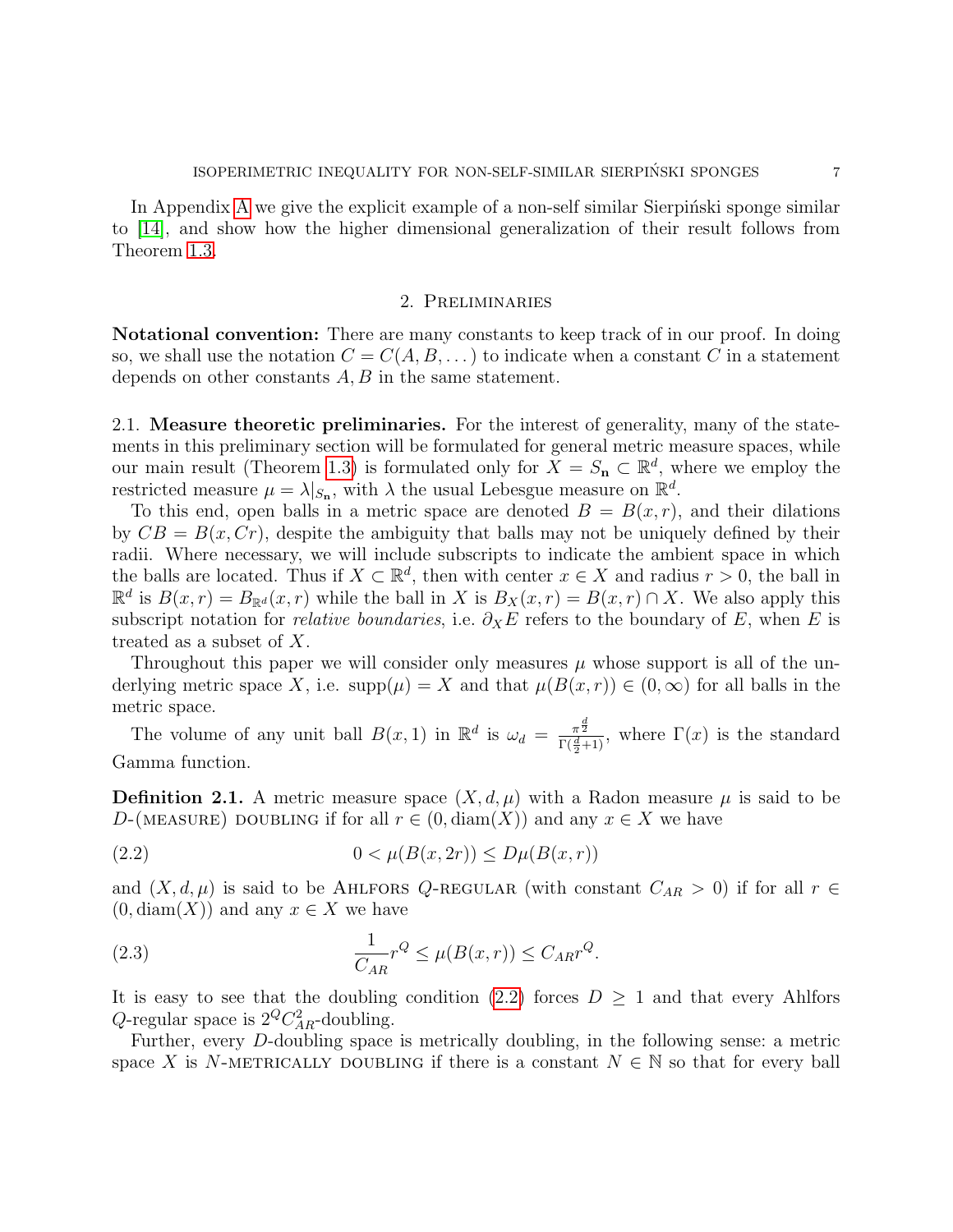$B(x, r) \subset X$ , there are centers  $x_1, x_2, \ldots, x_N$  (possibly overlapping) so that

$$
B(x,r) \subset \bigcup_{i=1}^{N} B(x_i,r/2).
$$

The metric doubling constant of a D-doubling space is  $N = N(D) = D<sup>4</sup>$ . See [\[10\]](#page-25-6) for further details about metrically and measure doubling spaces.

Occasionally, we will assume that X is geodesic, that is between any pair of points  $x, y \in X$ there is a rectifiable curve  $\gamma: I \to X$  that connects them and with length  $d(x, y)$ . This is automatically true for our main space of interest,  $X = \mathbb{R}^d$ . For metric measure spaces in general, it ensures that  $\mu(\partial B(x, r)) = 0$ , for any ball  $B(x, r) \subset X$ , in which case the map  $(x, r) \rightarrow \mu(B(x, r))$  then becomes continuous. See, for example, [\[5\]](#page-25-7).

For any subset  $E \subset X$  and  $x \in X$ , we denote the distance to the set E by

$$
d(x, E) = \inf_{e \in E} d(x, y).
$$

(For empty sets  $E$ , we interpret the infimum and hence the distance as infinite.)

If  $E \subset X$  is a  $\mu$ -measurable set, then  $x \in X$  is called a point of density of E if

(2.4) 
$$
\lim_{r \to 0} \frac{\mu(B(x, r) \cap E)}{\mu(B(x, r))} = 1.
$$

The following lemma allows for choosing scales with density within a desired range, once an upper bound for the density is met.

<span id="page-7-0"></span>**Lemma 2.5.** Let  $X = (X, d, \mu)$  be a D-doubling metric measure space and let E be a Borel subset of X. If x is a point of density of E and if  $R > 0$  is such that

$$
\frac{\mu(E \cap B(x, R))}{\mu(B(x, R))} \le b
$$

for some  $b \in (0,1)$ , then there exists  $r' \in (0,R)$  such that

$$
\frac{b}{D} \le \frac{\mu(E \cap B(x, r'))}{\mu(B(x, r'))} \le b.
$$

Remark 2.6. Above, if X is such that the map  $(x, r) \to \mu(B(x, r))$  is continuous, then the upper bound is attained for some  $r'$ , i.e.

$$
\frac{\mu(E \cap B(x, r'))}{\mu(B(x, r'))} = b.
$$

This occurs, for instance, when  $X$  is a geodesic metric space, or when  $X$  is a subset of a geodesic metric space and equipped with the restricted measure and distance.

*Proof of Lemma [2.5.](#page-7-0)* Put  $h(t) := \frac{\mu(E \cap B(x,t))}{\mu(B(x,t))}$ , so  $\lim_{t \to 0} h(t) = 1$ , and put  $R_k = 2^{-k}R$ . Since x is a point of density of E, there is some  $N_0 \in \mathbb{N}$  such that for all  $k \ge N_0$  we have  $h(R_{k+1}) > b$ . Let K be the largest index such that  $h(R_K) \leq b$ .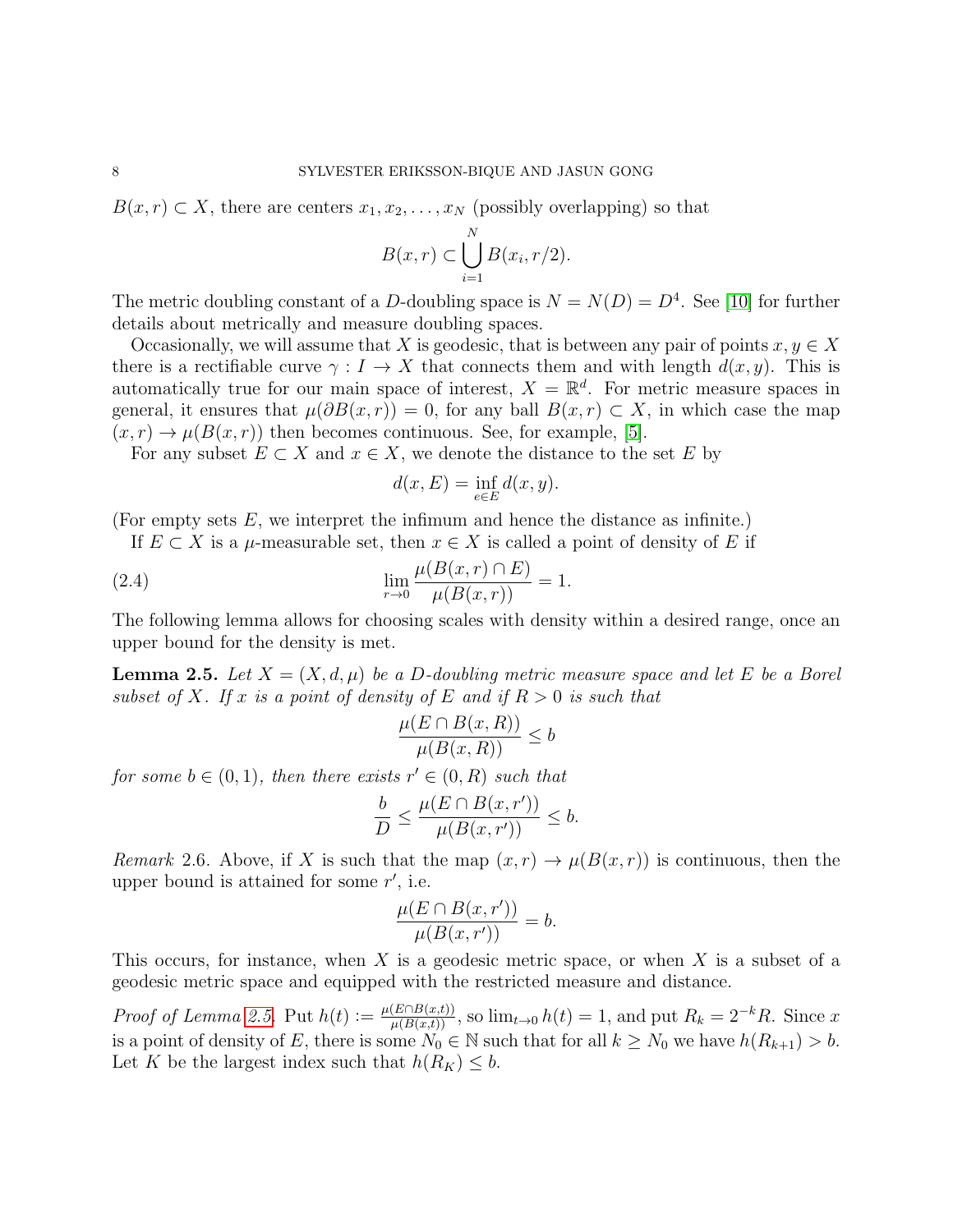From doubling we have  $\frac{h(t/2)}{h(t)} \leq D$  for all  $t > 0$ . So if  $h(R_K) \leq D^{-1}b$ , then

$$
h(R_{K+1}) = h\left(\frac{R_K}{2}\right) \le D \cdot h(R_K) \le b
$$

which is a contradiction to  $K$  being the largest index with this property. The desired estimate for  $r' = R_K$  follows.

2.2. Preliminaries on Uniformity. Here, a curve is a continuous map  $\gamma: I \to X$  and  $\Omega \subset X$  will denote a closed set.

<span id="page-8-0"></span>**Definition 2.7.** Given  $x, y \in \Omega$  and  $A \geq 1$ , we say that  $\gamma : [0, 1] \rightarrow X$  is an A-UNIFORM CURVE between x and y in  $\Omega$  if  $\gamma(0) = x, \gamma(1) = x$ , diam( $\gamma$ ) < Ad(x, y), and

(2.8) 
$$
d(\gamma(t), \Omega^c) \geq \frac{1}{A} \min\{\text{diam}(\gamma|_{[0,t]}), \text{diam}(\gamma|_{[t,1]})\}.
$$

for all  $t \in [0, 1]$ .

A subset  $\Omega \subset X$  is called A-UNIFORM if for every  $x, y \in \Omega$  there is an A-uniform curve between x and y. If  $\Omega^c = \emptyset$ , we apply the convention  $d(x, \emptyset) = \infty$ , and the condition is vacuously satisfied for  $\Omega = X$ .

An open subset R of X is called  $(A-)$ co-uniform if  $\partial R$  is connected and  $X \setminus R$  is A−uniform.

The notion of uniform domains  $\Omega$  has been introduced by Martio and Sarvas, [\[15\]](#page-26-7) where it was initially required that such sets  $\Omega$  be open. We remark, that if a closed subset  $\Omega$  is uniform then its interior int( $\Omega$ ) is uniform in the classical sense. One can also show that  $\partial\Omega$  is a porous subset, and thus has zero Lebesgue measure. This allows us to apply many of the calculations in classical literature, see [\[9,](#page-25-1) Section 4.2] for a more detailed discussion. We also refer to [\[21,](#page-26-8) [2\]](#page-25-8) for further, fundamental results about such domains. Co-uniformity, which appears in [\[9\]](#page-25-1), was introduced as a further, convenient context for multiply-connected domains.

Clearly every set is a uniform domain in itself, i.e. if  $\Omega = X$  then the conditions in Definition [2.7](#page-8-0) are automatically satisfied. Of the next two lemmas, the first relates uniformity of domains to the previous notion of doubling (Definition [2.1\)](#page-6-2) and the second is a technical estimate to be used later. See [\[9,](#page-25-1) Lemma 4.24] and [\[9,](#page-25-1) Lemma A.3] for detailed arguments, respectively. The first of these also follows easily from [\[2,](#page-25-8) Lemma 4.2].

<span id="page-8-1"></span>**Lemma 2.9.** Suppose  $\Omega \subset X$  is A-uniform and A and that X is Q-Ahlfors regular with constant C, then  $\Omega$  is Q-Ahlfors regular with constant  $C' = C'(C, Q)$  when equipped with the restricted measure.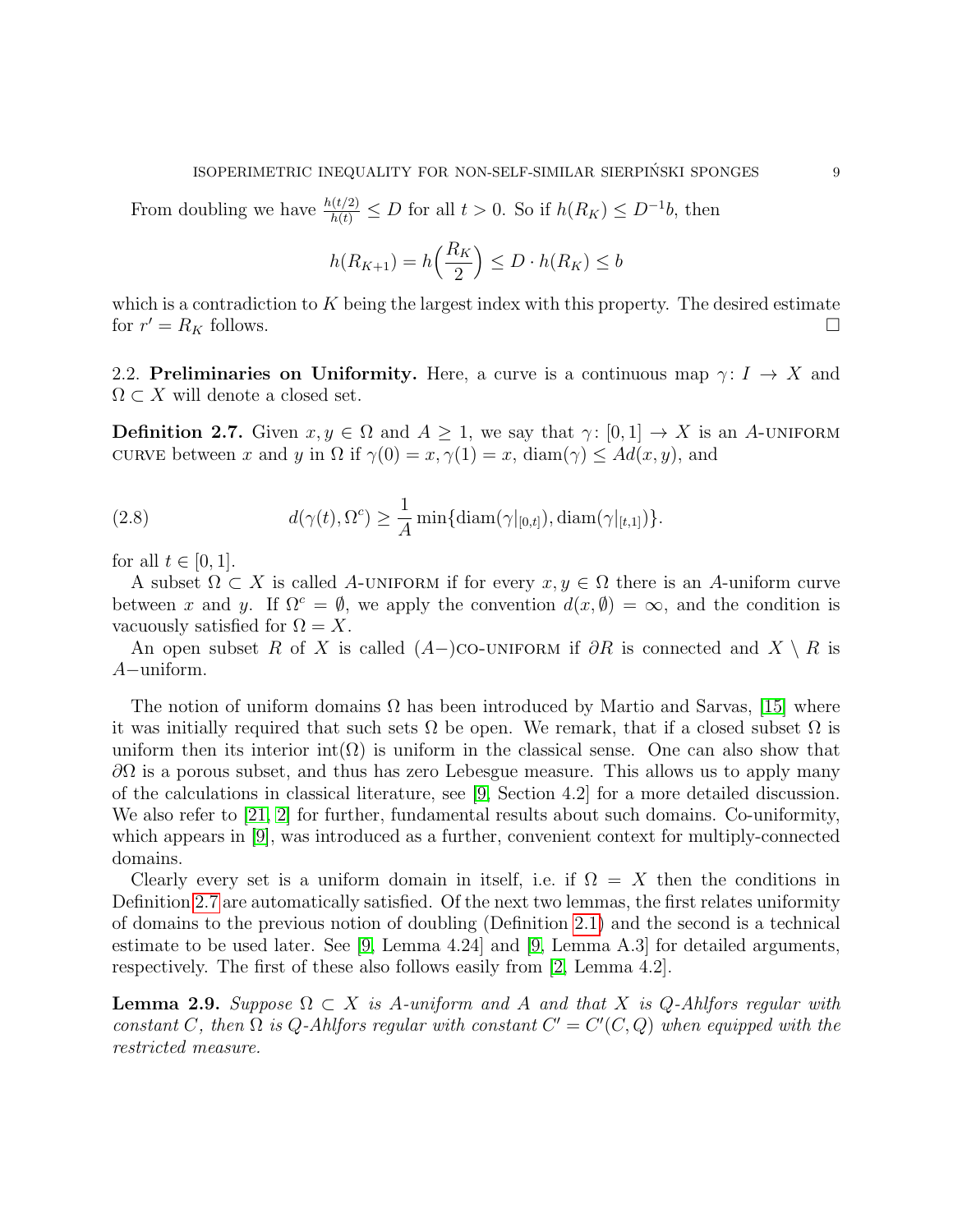<span id="page-9-1"></span>**Lemma 2.10.** Let  $\Omega \subset X$  be a closed subset and let  $x, y \in \Omega$ . If  $\gamma : [0,1] \to \Omega$  is an A-uniform curve between x and y in  $\Omega$ , then for every  $t \in [0,1]$  it holds that

$$
d(\gamma(t), \Omega^c) \ge \frac{1}{4A} \min\{d(x, \Omega^c) + \operatorname{diam}(\gamma|_{[0,t]}), d(y, \Omega^c) + \operatorname{diam}(\gamma|_{[t,1]})\}.
$$

We will also need the following result. It affirms the intuitive idea that nontrivial overlaps of uniform domains are also uniform. The proof is somewhat technical, however, and can be found in [\[9,](#page-25-1) Theorem 4.22].

<span id="page-9-3"></span>**Theorem 2.11.** Fix structural constants  $A_1, A_2, C, D \geq 1$ . Let X be a C-quasiconvex, Dmetric doubling metric space, let  $\Omega$  be an  $A_1$ -uniform subset of X, and let S be a bounded,  $A_2$ -co-uniform subset of X. If

$$
\overline{S} \subset \text{int}(\Omega)
$$

then  $\Omega \setminus S$  is A'-uniform in X, with dependence  $A' = A'(A_1, A_2, C, D, \frac{d(S, \partial \Omega)}{diam(S)})$ .

We will also need the following "collared" estimate for neighborhoods of uniform domains. In general, for non-empty subsets  $E$  of  $X$  we define

(2.12) 
$$
N_r(E) = \bigcup_{e \in E} B(e, r).
$$

<span id="page-9-0"></span>**Lemma 2.13.** Let  $A, D \geq 1$  and let  $(X, d, \mu)$  be a D-doubling space. There are constants  $C_N = C_N(D, A) \ge 1$  and  $b = b(D, A) > 0$  so that for every nonempty A-uniform subset U of X, every  $x \in U$ , every  $r \in (0, \text{diam}(U))$ , and every  $\delta \in (0, 1)$  it holds that

$$
\mu(B_U(x,r)) \cap N_{\delta r}(U^c) \le C_N \delta^b \mu(B_U(x,r)).
$$

This is part of [\[2,](#page-25-8) Theorem 2.8 & Lemma 4.2] in which uniform domains are known to satisfy the so-called "corkscrew" and "local b-shell" conditions for balls. While, the proofs there are formulated for uniform domains that are open, they apply in our setting of closed uniform domains too, since  $\mu(\partial R) = 0$  as concluded above. The following lemma allows us to exchange balls in an appropriate way for ones which are strictly contained inside  $\Omega$ .

<span id="page-9-2"></span>**Lemma 2.14.** Let  $A, D \geq 1$ , let X be a geodesic D-doubling space, and let  $\Omega \subset X$  be A-uniform. For any  $\eta \in (0,1)$  there is a  $\sigma = \sigma(D, A, \eta) \in (0,1)$  so that for any choice of  $x \in \Omega$ ,  $r > 0$ , and  $E \subset \Omega$  with

$$
\Theta_{\mu}(E, B(x, r)) \ge \eta,
$$

and any  $s \in (0, \sigma)$  there exists  $y \in B(x, 4Ar)$  so that  $d(y, \Omega^c) \geq \sigma r$  and

$$
\Theta_{\mu}(E, B(y, sr)) \ge \frac{1}{2D^2} \Theta_{\mu}(E, B(x, r)) \ge \frac{1}{2D^2} \eta.
$$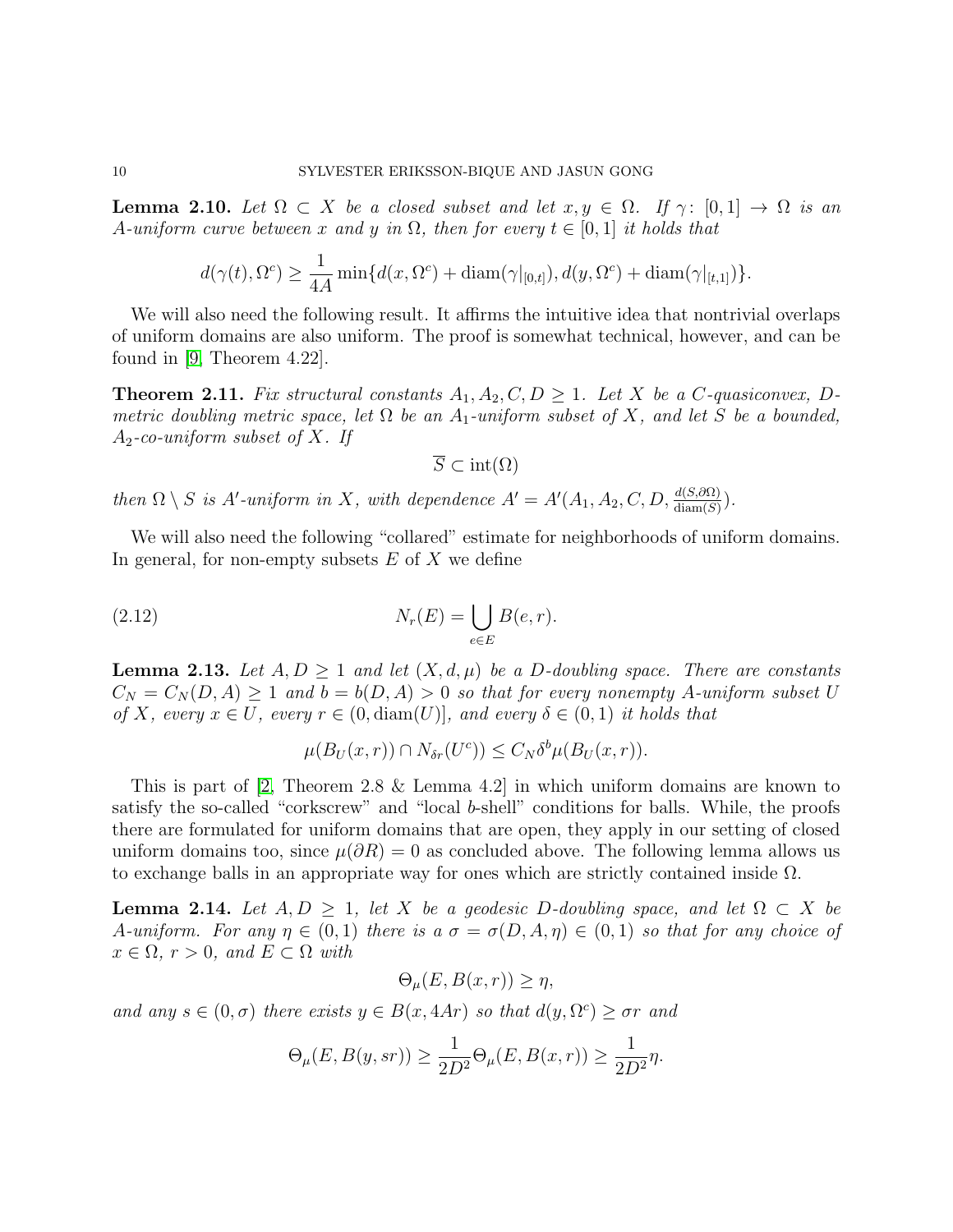*Proof.* With the same constants as above, let  $b = b(D, A)$  and  $C_N = C_N(D, A) \ge 1$  be as in Lemma [2.13.](#page-9-0) Now put

$$
\sigma = \frac{1}{16A} \left( \frac{\eta}{2C_N} \right)^{1/b},
$$

so  $\sigma \in (0,1)$ . Let  $s \in (0, \sigma)$  be given, and in what follows, put  $\delta := 8A\sigma < \frac{1}{2}(\frac{\eta}{2C})$  $\frac{\eta}{2C_N})^{1/b}$  and let

$$
F_i = \begin{cases} E \setminus N_{2\delta r}(\Omega^c), & \text{if } i = 1\\ B(x, r) \setminus (E \cup N_{2\delta r}(\Omega^c)), & \text{if } i = 2 \end{cases}
$$

It follows from our hypothesis that

(2.15) 
$$
\min\{\mu(E \cap B(x,r)), \mu(B(x,r) \setminus E)\} \geq \eta \mu(B(x,r)).
$$

By our choices of  $\sigma$  and  $\delta$ ,

$$
C_N(2\delta)^b < C_N \cdot \frac{\eta}{2C_N} \le \frac{1}{2} \Theta_\mu(E, B(x, r)),
$$

so for the case  $i = 1$ , using  $R = \Omega$  in Lemma [2.13](#page-9-0) we have

$$
\mu(E \setminus N_{2\delta r}(\Omega^c) \cap B(x,r)) \ge \mu(E \cap B(x,r)) - \mu(\Omega \cap N_{\delta r}(\Omega^c) \cap B(x,r))
$$
  
\n
$$
\ge \mu(E \cap B(x,r)) - C_N \delta^b \mu(B(x,r) \cap \Omega)
$$
  
\n
$$
> \Theta_{\mu}(E, B(x,r)) \mu(B(x,r)) - \frac{\Theta_{\mu}(E, B(x,r))}{2} \mu(B(x,r)).
$$

From this (and replacing E with its complement, for  $i = 2$ ) we conclude

(2.16) 
$$
\mu(F_i \cap B(x,r)) \ge \frac{\Theta_{\mu}(E, B(x,r))}{2} \mu(B(x,r)).
$$

Now consider the sets

<span id="page-10-0"></span>
$$
\mathcal{D} := \{(y, z) \in X \times X : y \in B(x, 2r), d(y, \Omega^c) \ge \delta r, d(z, y) \le sr\},\
$$
  

$$
\mathcal{D}'_i := \{(y, z) \in X \times X : z \in B(x, r) \cap F_i, d(z, y) \le sr\},\
$$

where, clearly,  $\mathcal{D}'_i \subset \mathcal{D}$ . Using Fubini's Theorem, for  $i = 1, 2$  it follows that

$$
\int_{B(x,2r)\backslash N_{\delta r}(\Omega^c)} \frac{\mu(F_i \cap B(y,sr))}{\mu(B(y,sr))} d\mu(y) = \int \int_{\mathcal{D}} \frac{1_{F_i}(z)}{\mu(B(y,sr))} d\mu(z) d\mu(y)
$$
\n
$$
\geq \frac{1}{D} \int \int_{\mathcal{D}'_i} \frac{1_{F_i}(z)}{\mu(B(z,sr))} d\mu(z) d\mu(y)
$$
\n
$$
\geq \int_{F_i \cap B(x,r)} \frac{1}{D\mu(B(z,sr))} \int_{B(z,sr)} 1 d\mu(y) d\mu(z)
$$
\n
$$
\geq \frac{1}{D} \mu(F_i \cap B(x,r)).
$$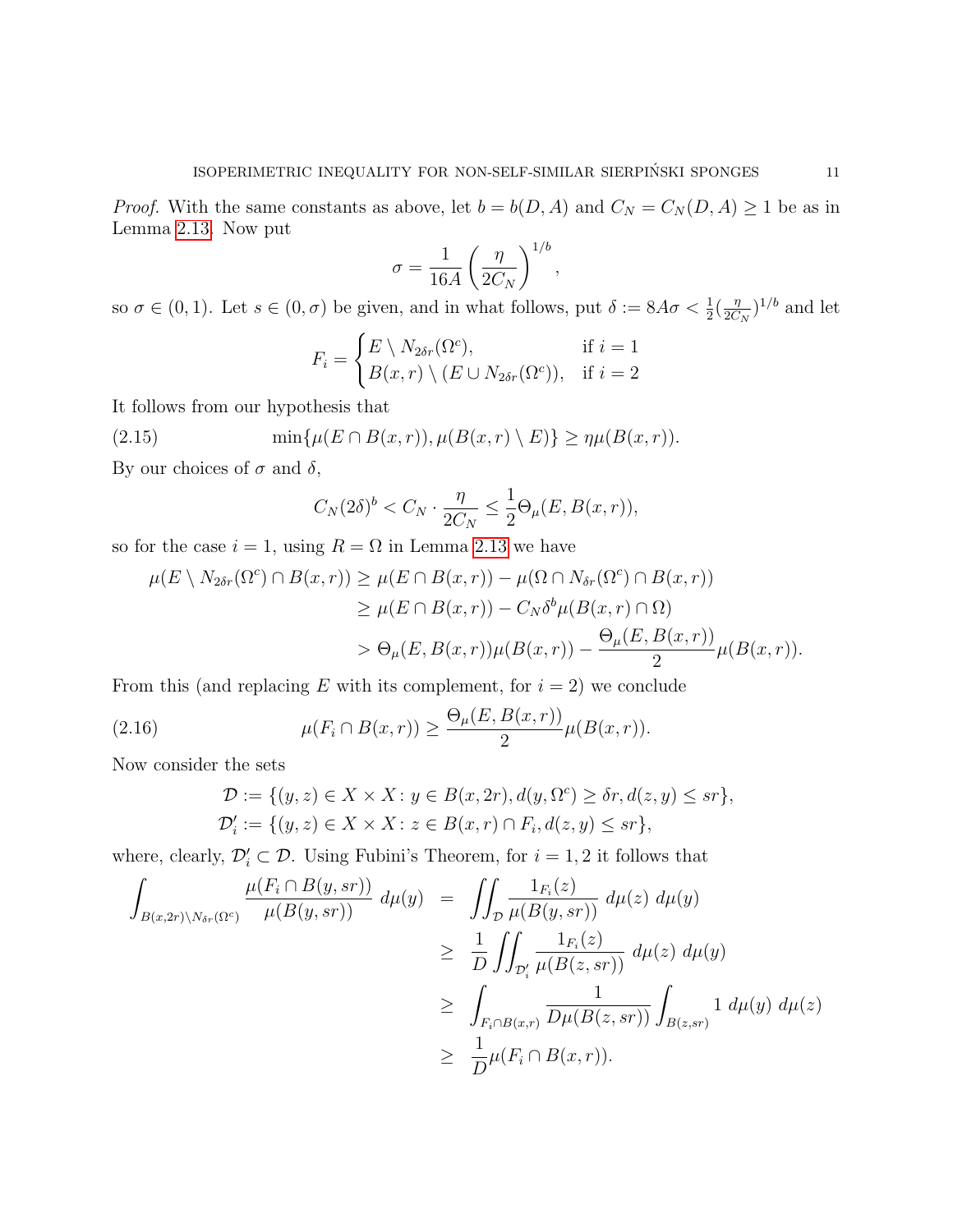As a result, there must thus exist some  $y \in B(x, 2r) \setminus N_{\delta r}(\Omega^c)$  so that

$$
\mu(B(x,2r)\setminus N_{\delta r}(\Omega^c))\frac{\mu(F_i\cap B(y,sr))}{\mu(B(y,sr))}\geq \frac{1}{D}\mu(F_i\cap B(x,r)).
$$

By Equation [\(2.16\)](#page-10-0) we have for such  $y \in B(x, 2r) \setminus N_{\delta r}(\Omega^c)$  that

$$
\frac{\mu(F_i \cap B(y, sr))}{\mu(B(y, sr))} \ge \Theta_{\mu}(E, B(x, r)) \frac{1}{2D} \frac{\mu(B(x, r))}{\mu(B(x, 2r))} \ge \frac{1}{2D^2} \Theta_{\mu}(E, B(x, r)).
$$

Based on the previous choices for  $F_i$ , there must exist  $y_i \in B(x, 2r) \setminus N_{\delta r}(\Omega^c)$  so that

(2.17) 
$$
\mu(F_i \cap B(y_i, sr)) \ge \frac{1}{2D^2} \Theta_{\mu}(E, B(x, r)) \mu(B(y_i, sr)).
$$

We can therefore assume for  $i = 1, 2$  that

(2.18) 
$$
\mu(B(y_i, sr) \setminus E) \leq \frac{1}{2D^2} \mu(B(y_i, sr)).
$$

Indeed, if [\(2.18\)](#page-11-0) failed for  $i = 1$  then since  $d(x, y) \leq 2r \leq 2Ar$ , the claim would follow for  $y := y_1$ . Similarly, if [\(2.18\)](#page-11-0) failed for  $i = 2$ , then the claim would hold for  $y := y_2$  instead.

Let  $\gamma: I = [0, 1] \to X$  be a A-uniform curve joining  $y_1$  and  $y_2$ , so by Lemma [2.10](#page-9-1) we get

<span id="page-11-0"></span>
$$
d(\gamma(t), \Omega^c) \ge \frac{1}{4A} \min\{d(y_1, \Omega^c), d(y_2, \Omega^c)\} \ge sr
$$

for all  $t \in I$ . Since X is geodesic and doubling, the map

$$
T(t) := \frac{\mu(B(\gamma(t), sr) \cap E)}{\mu(B(\gamma(t), sr))}
$$

is continuous. From Equation [\(2.18\)](#page-11-0) we get  $T(0) \geq (1 - \frac{1}{2D^2}) \geq \frac{1}{2}$  $\frac{1}{2}$  and  $T(1) \leq \frac{1}{2D^2} \leq \frac{1}{2}$  $\frac{1}{2}$ , so by continuity, there is some t so that  $T(t) = \frac{1}{2}$ . Moreover,

$$
d(\gamma(t),x) \le \text{diam}(\gamma) + d(y_1,x) \le Ad(y_1,y_2) + r \le 2Ar + r \le 4Ar
$$

follows from the definition of an A-uniform curve, in which case  $y = \gamma(t)$  satisfies  $y \in$  $B(x, 4Ar)$  as well as

$$
\Theta_{\mu}(E, B(y, sr)) = T(t) = \frac{1}{2} \ge \frac{1}{2D^2} \ge \frac{1}{2D^2} \Theta_{\mu}(E, B(x, r))
$$

which is the desired conclusion.

By a similar argument one also gets the following.

<span id="page-11-1"></span>**Corollary 2.19.** Fix  $D \geq 1$ . Suppose  $X \subset \mathbb{R}^d$  is connected, suppose  $\mu = \lambda | X$  is D-doubling, and fix  $r \in (0, \text{diam}(X))$ . There is a constant  $L = L(D)$  so that the following holds: if  $\eta \in (0,1)$ ,  $E \subset X$ , and  $B(x,r) \subset X$  satisfy

$$
\Theta_{\mu}(E, B(x, r)) \ge \eta
$$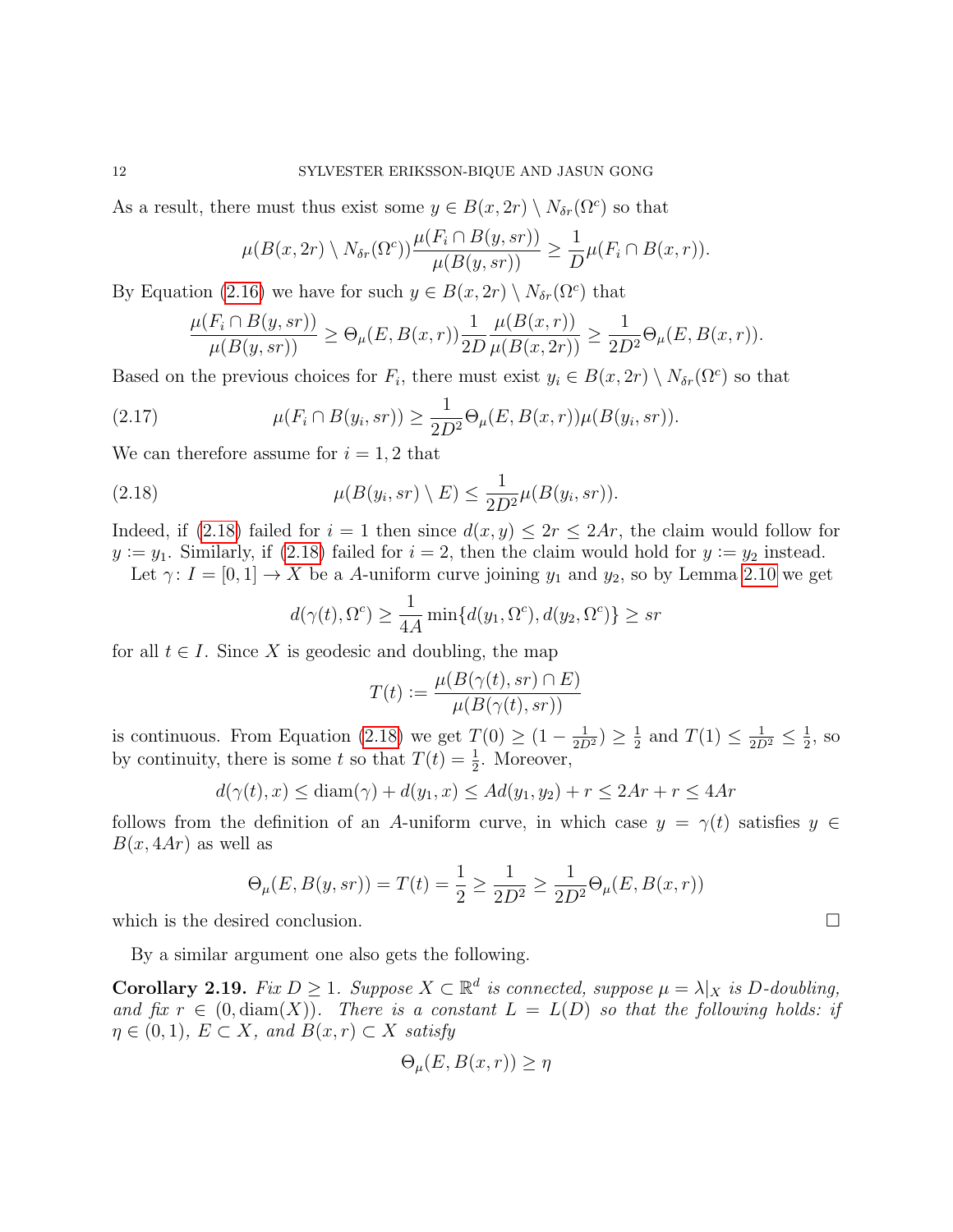then for each  $r_1 \in (0,r)$  there exists  $x_1 \in X$  so that

$$
\Theta_{\mu}(E, B(x_1, r_1)) \ge \frac{1}{L}\eta.
$$

Remark 2.20. The proof of Corollary [2.19](#page-11-1) proceeds exactly as in Lemma [2.14,](#page-9-2) but with the following substitutions:

- replace every instance of sr by  $r_1$ ;
- replace  $N_{\delta r}(\Omega^c)$  and  $N_{2\delta r}(\Omega^c)$  by empty sets, and remove where appropriate;
- use the entire space X, so no complementary set  $\Omega^c$  is needed. Instead, choose

$$
F_i = \begin{cases} E, & \text{if } i = 1 \\ X \setminus E, & \text{if } i = 2 \end{cases}
$$
\n
$$
\mathcal{D} = \{(y, z) \in X \times X : d(x, y) < 2r, d(z, y) \le r_1\}
$$
\n
$$
\mathcal{D}'_i = \{(y, z) \in X \times X : z \in B(x, r) \cap F_i, d(z, y) \le r_1\};
$$

• to finish the proof, use directly that X is connected and that the map

$$
z \mapsto \frac{\mu(B(z, r_1) \cap E)}{\mu(B(z, r_1))}
$$

is continuous, in which case no explicit curve  $\gamma$  is needed.

We need also a lemma on volumes for subsets of interest in Euclidean spaces.

<span id="page-12-0"></span>**Lemma 2.21.** Under the hypotheses of Theorem [1.3,](#page-3-0) then  $S_n \subset \mathbb{R}^d$  is d-Ahlfors regular with constant  $C_{AR}$  depending only on those constants from Definition [1.1](#page-2-0) and the sequence **n**.

*Proof.* Let  $A, \delta, L$  be the constants for the uniform sparseness condition. As  $\mu$  is the restriction of Lebesgue measure, we clearly have  $\mu(B_{S_n}(x,r)) \leq \omega_d r^d$ , so it suffices to show the lower bound in [\(2.3\)](#page-6-3). Since  $n_k \in \mathbb{N}$  with  $n_k \geq 3$  it clearly holds that

$$
\sum_{k=1}^\infty \frac{1}{n_k^d} < \sum_{k=1}^\infty \frac{1}{n_k^{d-1}} < \infty.
$$

If  $Y = \Omega$ , then Lemma [2.9](#page-8-1) further implies Y is d-Ahlfors regular with some constant  $C(A, d)$ . The same is true with a different constant, if  $Y = \Omega \setminus R$  for any one  $R \in \mathcal{R}_{n,k}$ , as Theorem [2.11](#page-9-3) implies that Y is A'-uniform, for some A' depending solely on  $A$  (and the doubling constant of  $\mathbb{R}^d$ ). Either way, Y is Ahlfors d-regular with a constant  $C = C(A', D)$ .

In the following, we prove a lower bound only for some small scales depending on the sequence **n**. In particular, choosing  $K \in \mathbb{N}$  so that

$$
\sum_{k=K}^{\infty} \frac{1}{n_k^d} \le \frac{\delta^d}{4^{d+1}CL^d},
$$

it suffices to prove a lower bound for  $r \in (0, \delta s_{K-1}/2)$  only.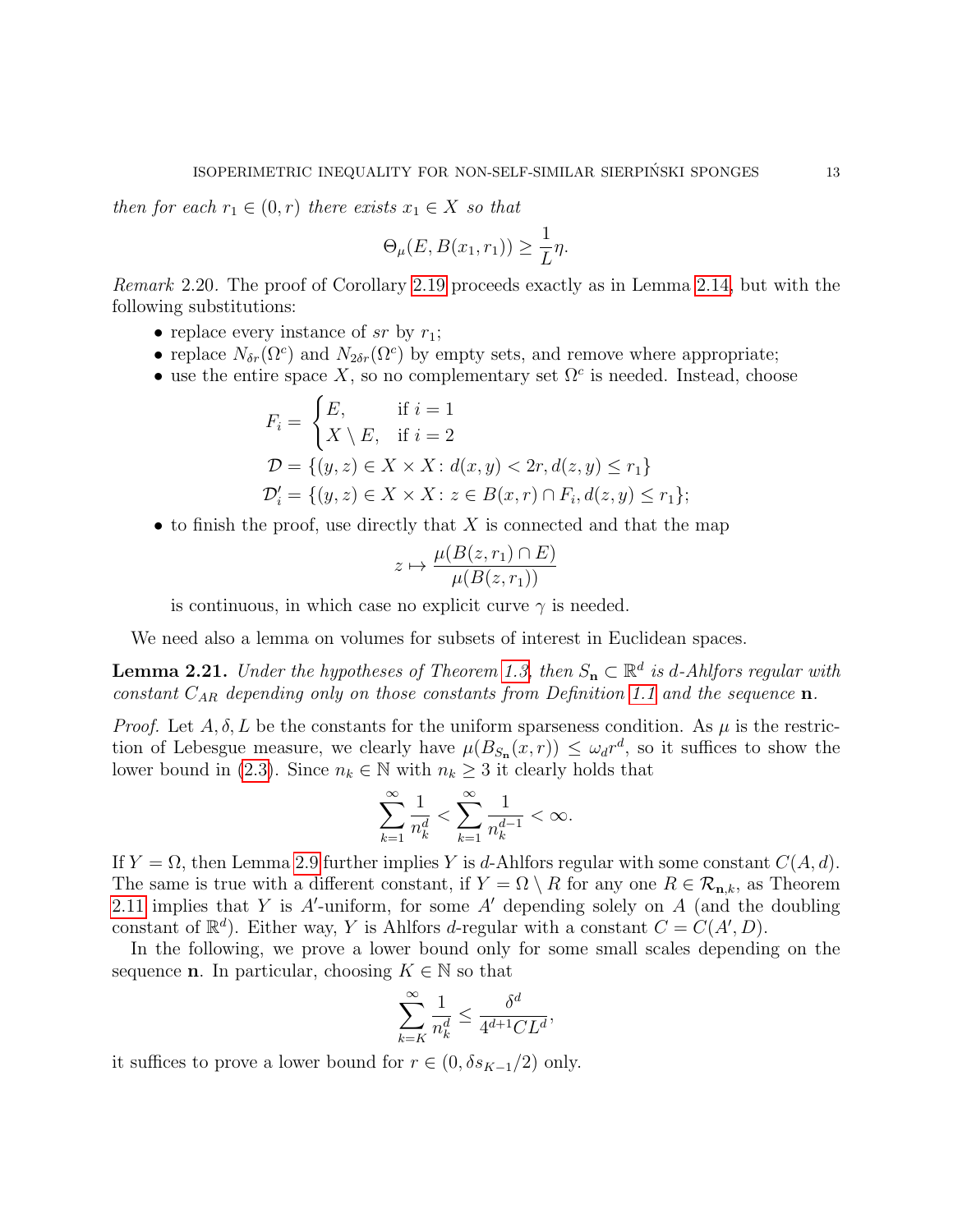To this end, choose  $J \geq K$  so that  $\frac{1}{2}\delta s_J < r < \frac{1}{2}\delta s_{J-1}$ . Let  $x \in S_n$ . By condition (5) in Definition [1.1,](#page-2-0) the ball  $B(x, r)$  intersects at most one  $R \in \mathcal{R}_{n,k}$  for  $k \leq J$ . For any such R, let  $Y = \Omega \setminus R$ ; otherwise let  $Y = \Omega$ . In either case, Y is C-Ahlfors regular and satisfies

<span id="page-13-1"></span>
$$
B(x,r) \cap S_{\mathbf{n}} = B(x,r) \cap Y \setminus \left(\bigcup_{k>J} \bigcup_{R \in \mathcal{R}_{\mathbf{n},k}} R\right).
$$

Now put  $\mathcal{R}_{\mathbf{n},k}(x,r) := \{R \in \mathcal{R}_{\mathbf{n},k} : R \cap B(x,r) \neq \emptyset\}$ . As a special case, assuming first that for all  $k > J$  we have

(2.22) 
$$
\mu\bigg(\bigcup_{R\in\mathcal{R}_{\mathbf{n},k}}B(x,r)\cap R\bigg)\leq \Big(\frac{4Lr}{\delta n_k}\Big)^d,
$$

then summing over  $k$  gives

$$
\mu\bigg(\bigcup_{k>J} \bigcup_{R\in\mathcal{R}_{\mathbf{n},k}} B(x,r)\cap R\bigg) \le \sum_{k=J}^\infty \mu\bigg(\bigcup_{R\in\mathcal{R}_{\mathbf{n},k}} B(x,r)\cap R\bigg) \le \bigg(\sum_{k=K}^\infty \frac{1}{n_k^d}\bigg)\frac{4^d L^d r^d}{\delta^d} \le \frac{r^d}{4C}
$$

and along with the previous equality of sets, the desired lower bound follows:

$$
\mu(B(x,r) \cap S_{\mathbf{n}}) = \mu\left(B(x,r) \cap Y \setminus \bigcup_{k>J} \bigcup_{R \in \mathcal{R}_{\mathbf{n},k}} R\right)
$$
  
= 
$$
\mu(B(x,r) \cap Y) - \mu\left(\bigcup_{k>J} \bigcup_{R \in \mathcal{R}_{\mathbf{n},k}} B(x,r) \cap R\right) \ge \frac{r^d}{2C}.
$$

To see how estimate [\(2.22\)](#page-13-1) is valid in the general case, observe that each  $R \in \mathcal{R}_{n,k}$  that intersects  $B(x, r)$  can also be included in a ball  $B(x_R, Ls_k)$  and that the rescaled balls  $B(x_R, \delta s_{k-1}/2)$  are disjoint and are contained in  $B(x, 2r)$ . Thus there are at most  $(\frac{4r}{\delta s_{k-1}})^d$ such balls and summing over all previous such R yields

$$
\mu\bigg(\bigcup_{R\in\mathcal{R}_{\mathbf{n},k}}B(x,r)\cap R\bigg)\leq \sum_{R\in\mathcal{R}_{\mathbf{n},k}(x,r)}\omega_dL^ds_k^d\leq \omega_dL^ds_k^d\frac{4^dr^d}{\delta^ds_{k-1}^d}=\frac{\omega_d4^dL^dr^d}{\delta^dn_k^d},
$$

which is  $(2.22)$  as desired.

# 3. Isoperimetry for Sierpinski sponges ´

<span id="page-13-0"></span>In this section, we develop tools regarding isoperimetry, which are used to prove Theorem [1.3.](#page-3-0) For completeness, we define Poincaré inequalities here, although, we shall quickly pivot to the equivalent notion of (relative) isoperimetry, which is what we actually prove and use.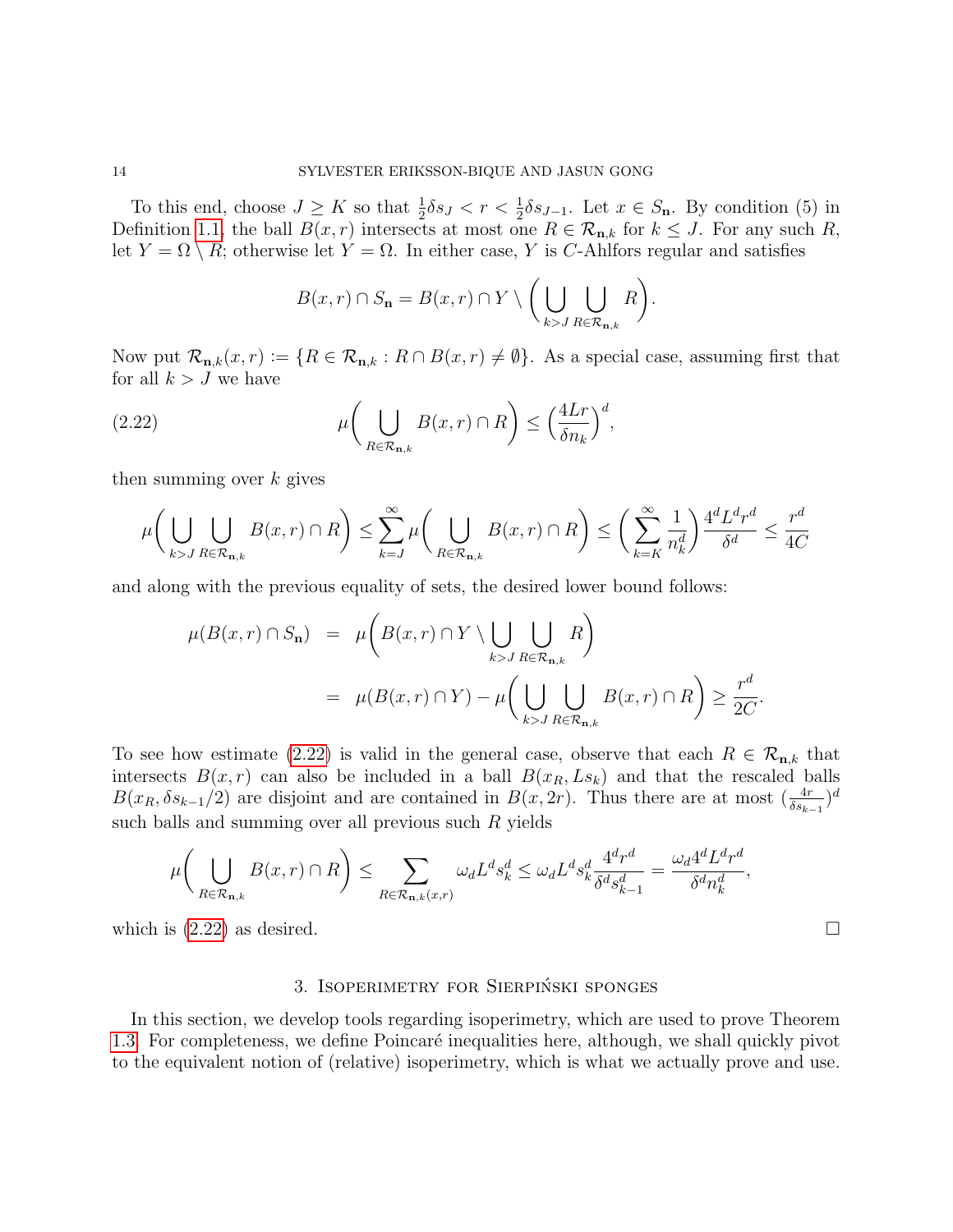<span id="page-14-0"></span>**Definition 3.1.** Let  $1 \leq p < \infty$ . A closed subset X of  $\mathbb{R}^d$ , with  $\mu = \lambda |_{X}$ , is said to satisfy a p-POINCARÉ INEQUALITY (with constants  $C, \Lambda \geq 1$ ) if for all Lipschitz functions f:  $X \to \mathbb{R}$  and all  $x \in X$  and  $r \in (0, \text{diam}(X))$  we have for balls  $B := B(x, r)$  that

(3.2) 
$$
\int_B |f - f_B| \, d\mu \le Cr \left( \int_{\Lambda B} |\nabla f|^p \, d\mu \right)^{1/p}.
$$

Here, for any locally Lebesgue integrable  $f: X \to \mathbb{R}$  its average value on a ball is

$$
f_B := \int_B f \ d\mu := \frac{1}{\mu(B)} \int f \ d\mu,
$$

and by Rademacher's Theorem, the restriction of the gradient  $\nabla f$  to X is well-defined almost-everywhere.

This inequality is essentially a local property, as the following version of [\[1,](#page-25-9) Theorem 1.3] shows. This quantitative version does not appear explicitly in the reference, but follows directly from their argument.

<span id="page-14-1"></span>**Lemma 3.3.** Suppose that  $(X, d, \mu)$  is a bounded, connected, D-doubling metric measure space. If X satisfies Definition [3.1](#page-14-0) with constant  $(C, \Lambda)$  for all  $r \in (0, r_0)$ , then X satisfies Definition [3.1](#page-14-0) for all  $r > 0$  with constants  $C_1 = C_1(C, \Lambda, \frac{\text{diam}(X)}{r_0})$  $\binom{m(X)}{r_0}$  and  $\Lambda_1 = \Lambda_1(C, \Lambda, \frac{\text{diam}(X)}{r_0})$  $\frac{m(X)}{r_0}$ ).

3.1. Definition of isoperimetry and iteration. Lahti and Korte discuss in [\[13\]](#page-26-6) various criteria that are equivalent to a 1-Poincaré inequality. To formulate them, we will require two additional notions. If  $\mu$  is a doubling measure on X, then put

$$
h(B(x,r)) := \frac{1}{r}\mu(B(x,r))
$$

and define for any set  $E \subset X$  the CODIMENSION-ONE HAUSDORFF CONTENT as

$$
\mathcal{H}_{h,\delta}(E) := \inf \Bigg\{ \sum_{i=1}^{\infty} h(B(x_i,r_i)) \mid r_i \leq \delta, E \subset \bigcup_{i=1}^{\infty} B(x_i,r_i) \Bigg\},\
$$

and the CODIMENSION-ONE HAUSDORFF MEASURE as

$$
\mathcal{H}_h(E) := \lim_{\delta \to 0} \mathcal{H}_{h,\delta}(E).
$$

If we use  $h(B(x, r)) = r<sup>s</sup>$  instead, we obtain the s-dimensional (spherical) Hausdorff measure  $\mathcal{H}_s(E)$  (up to a scalar multiple, depending on convention).

<span id="page-14-2"></span>Remark 3.4. Note that if  $\mu$  is Ahlfors Q-regular with constant  $C_{AR}$ , then  $\mathcal{H}_h$  is comparable to  $(Q-1)$ -dimensional (spherical) Hausdorff measure  $\mathcal{H}_{Q-1}$ . Indeed, we have

$$
\frac{1}{C_{AR}}\mathcal{H}_{Q-1}(E) \leq \mathcal{H}_h(E) \leq C_{AR}\mathcal{H}_{Q-1}(E),
$$

as follows easily from the definition. We will use this fact, as we will be giving bounds for the d−1-dimensional Hausdorff measure instead of the codimension-one Hausdorff measure.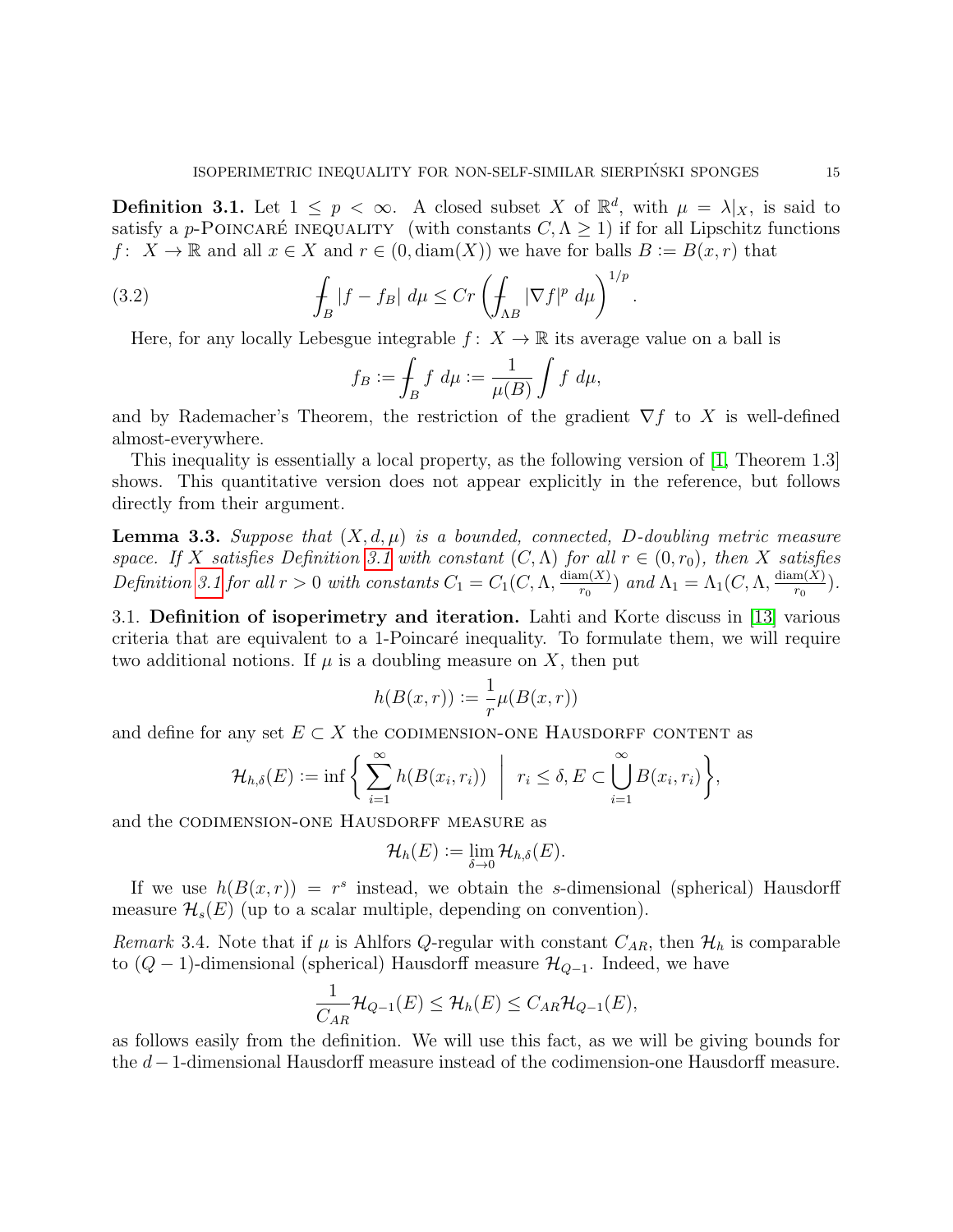We are now ready to introduce the criterion [\[13,](#page-26-6) Theorem 1.1].

<span id="page-15-0"></span>**Theorem 3.5** (Korte-Lahti). A doubling metric measure space  $(X, d, \mu)$  satisfies the 1-Poincaré inequality if and only if there are constants  $C_S, \Lambda_S \in [1,\infty)$  such that for every ball  $B = B(x, r)$  and any Borel set  $E \subset X$  we have

<span id="page-15-2"></span>(3.6) 
$$
\Theta_{\mu}(E,B) \leq C_{S} r \frac{\mathcal{H}_{h}(\partial E \cap \Lambda_{S}B)}{\mu(\Lambda_{S}B)}.
$$

Inequality  $(3.6)$  is known as a RELATIVE ISOPERIMETRIC INEQUALITY: once a ball is given, the measure of the boundary of  $E$  within that ball controls the density of  $E$  and its complement relative to that ball. To specify the dependence on parameters, we sometimes refer to [\(3.6\)](#page-15-2) as a RELATIVE ISOPERIMETRIC INEQUALITY WITH CONSTANTS  $C_S$  and  $\Lambda_S$ .

The relative isoperimetric inequality can be considered as a property of every subset  $E$  in X, relative to every ball in the space X. However, it will be helpful to introduce a "density" level" in our proofs, i.e. to consider isoperimetric inequalities only for "large enough" sets.

<span id="page-15-1"></span>**Definition 3.7.** Let  $\tau, C > 0$ . A metric measure space  $(X, d, \mu)$  is said to satisfy a  $(\tau, C)$ -ISOPERIMETRIC INEQUALITY if there is a  $\Lambda \geq 1$  such that every Borel set  $E \subset X$  and ball  $B = B(x, r)$  satisfies the following: if  $\Theta_{\mu}(E, B) \geq \tau$ , then

<span id="page-15-3"></span>(3.8) 
$$
\Theta_{\mu}(E, B) \leq Cr \frac{\mathcal{H}_h(\partial E \cap \Lambda B)}{\mu(\Lambda B)}.
$$

To specify the dependence on parameters, we say that X satisfies a  $(\tau, C)$ -ISOPERIMETRIC INEQUALITY WITH INFLATION FACTOR  $\Lambda$ .

Since the left hand side of [\(3.8\)](#page-15-3) is bounded below by  $\tau$ , it would really suffice to give just a constant lower bound. However, we wish the constants to match those in Equation [\(3.6\)](#page-15-2) as closely as possible, and simply to weaken the condition by restricting the sets considered.

*Proof of Theorem [1.8.](#page-5-0)* Given parameters  $D \geq 2$ ,  $\tau \in (0, D^{-3}]$ ,  $C > 0$ , and  $\Lambda \geq 1$ , we will assume that X satisfies the  $(C, \tau)$ -isoperimetric inequality with inflation factor  $\Lambda$  and prove the isoperimetric inequality [\(3.6\)](#page-15-2) with  $C_S = D^{7 + \log_2(\Lambda)}C$  and  $\Lambda_S = 2\Lambda$ .

Let  $E$  be any Borel subset of  $X$ . Without loss of generality assume

$$
\mu(E \cap B(x,r)) < \frac{1}{2}\mu(B(x,r)),
$$

otherwise we prove the inequality by replacing E by  $E^c$ . Now if  $x \in X$  and  $r > 0$  satisfy

$$
\frac{\mu(E \cap B(x, 2r))}{\mu(B(x, 2r))} \ge \frac{1}{D^3}
$$

then by hypothesis, the inequality equation  $(3.8)$  is exactly what we want for  $(3.6)$  except for an extra factor of D arising when the quantity  $\mu(\Lambda B)$  is adjusted for  $\mu(2\Lambda B)$ .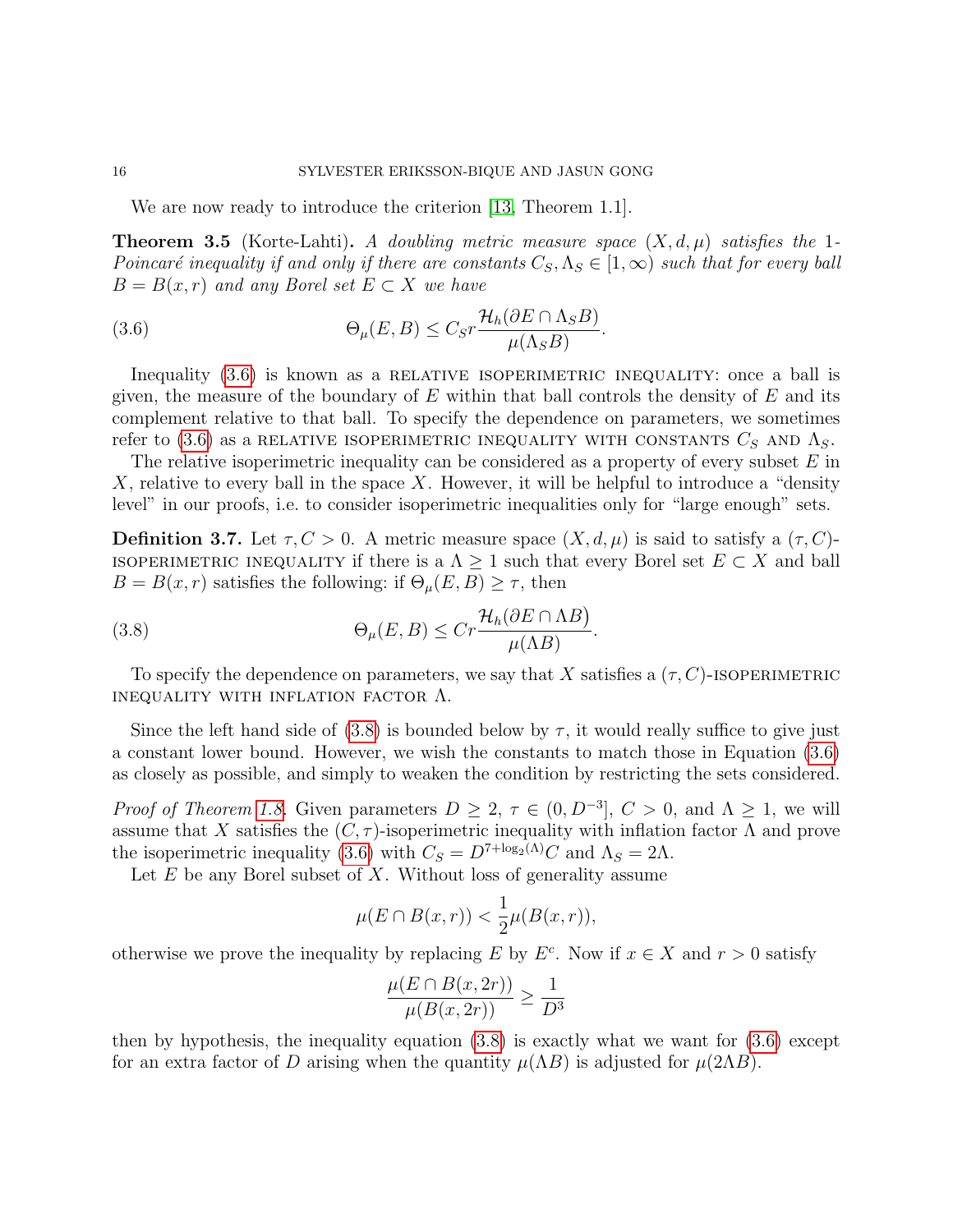We can therefore assume that

$$
\frac{\mu(E \cap B(x, 2r))}{\mu(B(x, 2r))} < \frac{1}{D^3}.
$$

Consider the set of density points

$$
S = \Big\{ z \in B(x,r) \ \Big| \ \lim_{t \to 0} \frac{\mu(B(z,t) \cap E)}{\mu(B(z,t))} = 1 \Big\}.
$$

By Lebesgue differentiation, we have  $\mu(S) = \mu(E \cap B(x, r))$  and for each  $z \in S$  we have

$$
\frac{\mu(E \cap B(z,r))}{\mu(B(z,r))} \le D^2 \frac{\mu(E \cap B(x,2r))}{\mu(B(z,4r))} \le D^2 \frac{\mu(E \cap B(x,2r))}{\mu(B(x,2r))} < \frac{1}{D}.
$$

Thus, from Lemma [2.5](#page-7-0) there exists  $r_z \leq r$  with

(3.9) 
$$
\frac{1}{D^2} < \frac{\mu(B(z, r_z) \cap E)}{\mu(B(z, r_z))} < \frac{1}{D}.
$$

By the 5B-covering lemma (see e.g. [\[16,](#page-26-9) Theorem 2.1]), there is a countable subset  $\{z_i\}_{i\in I}$  of S and radii  $s_i = r_{z_i}$  such that  $\{B(z_i, \Lambda s_i)\}_{i \in I}$  is pairwise disjoint, that  $B_i := B(z_i, s_i)$  satisfy  $(3.9)$ , and that

<span id="page-16-0"></span>
$$
S \subset \bigcup_{i \in I} B(z_i, 5\Lambda s_i).
$$

By [\(3.9\)](#page-16-0) and the hypotheses of the theorem, each  $E \cap B_i$  satisfies  $\Theta_{\mu}(E, B_i) \geq \frac{1}{D^2} > \tau$  and hence the  $(\tau, C)$ -isoperimetric inequality as well:

(3.10) 
$$
\mathcal{H}_h(\partial E \cap B(z_i, \Lambda s_i)) \geq \frac{\mu(B(z_i, \Lambda s_i))}{Cs_i D^2} \geq \frac{\mu(B(z_i, 5\Lambda s_i))}{Cs_i D^5}.
$$

From this and the inclusion  $B(z_i, \Lambda s_i) \subseteq B(x, 2\Lambda r)$ , for each  $i \in I$ , it follows that

<span id="page-16-1"></span>
$$
\mathcal{H}_h(\partial E \cap B(x, 2\Lambda r)) \geq \sum_{i \in I} \mathcal{H}_h(\partial E \cap B(z_i, \Lambda s_i))
$$
  
\n
$$
\geq \frac{1}{CD^5} \sum_{i \in I} \frac{\mu(B(z_i, 5\Lambda s_i))}{s_i}
$$
  
\n
$$
\geq \frac{1}{CD^5} \frac{\mu(S)}{r}
$$
  
\n
$$
\geq \frac{1}{2CD^{7 + \log_2(\Lambda)}} \frac{\mu(B(x, 2\Lambda r))}{r} \frac{\mu(E \cap B(x, r))}{\mu(B(x, r))}
$$
  
\n
$$
\geq \frac{1}{C_S} \frac{\mu(B(x, 2\Lambda r))}{r} \Theta_{\mu}(E, B(x, r))
$$

which implies the relative isoperimetric inequality, as desired.  $\square$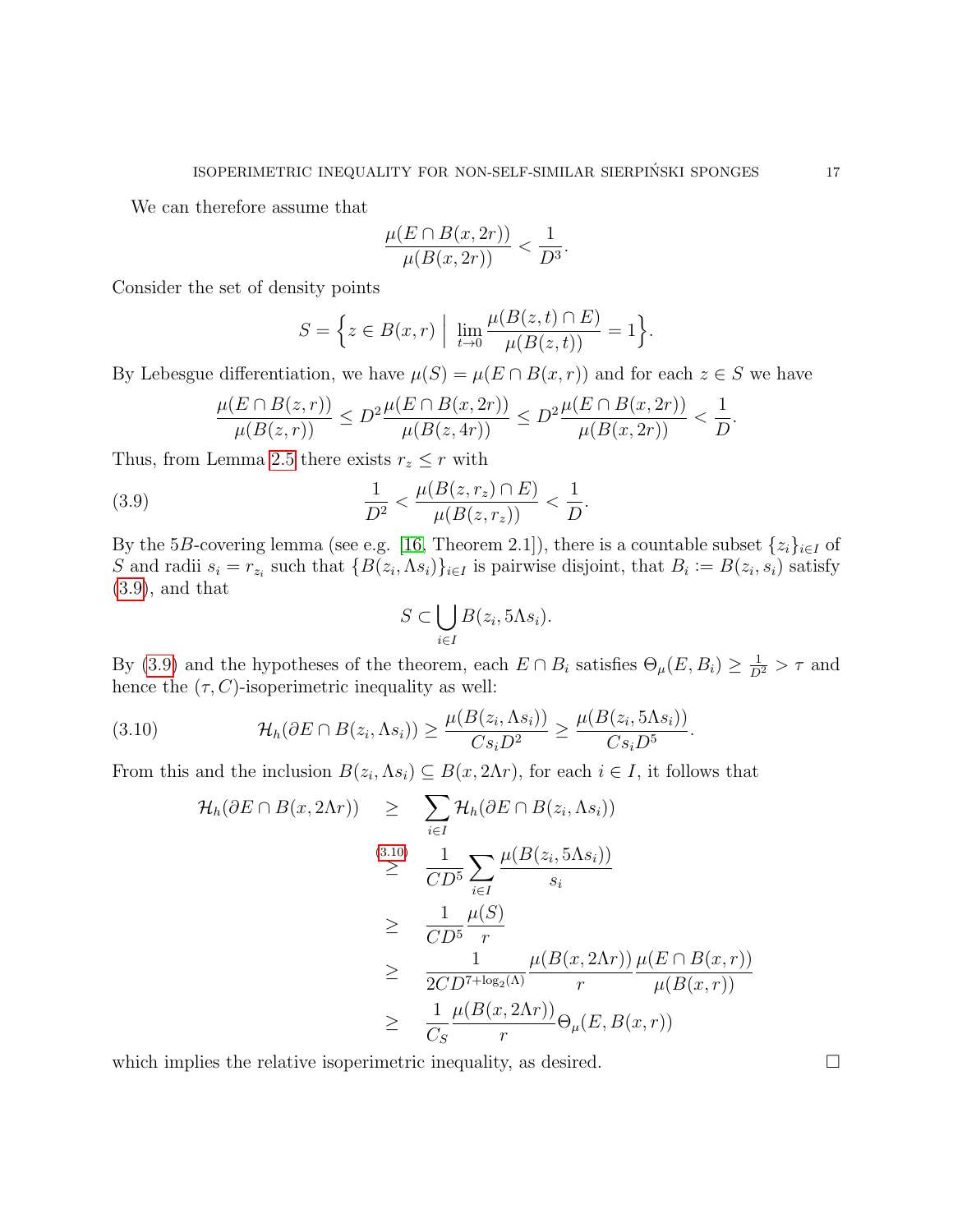#### 18 SYLVESTER ERIKSSON-BIQUE AND JASUN GONG

3.2. A Euclidean isoperimetric inequality. We will prove a "projected" isoperimetric inequality for Borel sets E relative to rectangles in Euclidean spaces  $\mathbb{R}^d$ . This guarantees that  $\partial_{S_n} E$  has large projections, and when combined with condition (6) from Definition [1.2,](#page-2-1) gives lower bounds for  $\mathcal{H}_{d-1}(\partial_{S_n} E)$ . To this end we formulate an isoperimetric inequality in terms of a direction-wise Euclidean boundary.

For  $x \in \mathbb{R}^d$ , denote by  $l_{i,x}$  the line containing x that is parallel to the *i*'th coordinate axis. If  $E \subset \mathbb{R}^d$ , we also put

$$
\partial_{+,i}E = \{ x \mid x \in \partial_{l_{i,x}}(l_{i,x} \cap E) \}.
$$

In other words, the set  $\partial_{+,i}E$  consists of those points x, where a sequence of points exists in the *i*'th coordinate direction within  $E$ , and outside of  $E$ , which converges to it. Next, denote by  $\pi_i$  the projection of  $\mathbb{R}^d$  onto the hyperplane defined by  $x_i = 0$ .

We now relate the density of sets with respect to boxes with the size of the projections of their boundaries. The following lemma is likely classical, but we include its proof for completeness.

<span id="page-17-0"></span>**Lemma 3.11.** Let  $Q = \prod_{i=1}^{d} (a_i, b_i)$  be a rectangle, and  $E \subset \mathbb{R}^d$  a Borel set. Then,

$$
\Theta_{\lambda}(E,Q) \le d \sum_{i=1}^{d} \frac{\mathcal{H}_{d-1}(\pi_i(\partial_{+,i}E \cap Q))}{\mathcal{H}_{d-1}(\pi_i(Q))}
$$

*Proof.* The statement is invariant under affine functions of  $x_i$ , so we can assume that  $Q =$  $(0, 1)<sup>d</sup>$ . Also, the statement is clear for  $d = 1$ .

Towards a proof by induction, assume that the statement has been proven for dimension  $d-1$  and that  $d \geq 2$ . Without loss of generality assume

$$
\lambda_E = \lambda(E \cap Q) \le \frac{1}{2}.
$$

For  $t \in (0,1)$  and  $\mathbf{y} \in (0,1)^{d-1}$  define

$$
H_t := \{ (t, \mathbf{x}) \in (0, 1)^{d-1} \mid \mathbf{x} \in (0, 1)^{d-1} \}
$$
  

$$
l_{\mathbf{y}} := \{ (s, \mathbf{y}) \in (0, 1)^{d-1} \mid s \in (0, 1) \}
$$

and consider the following images under  $\pi_1$ :

$$
I_0 := \{ \mathbf{x} \in (0,1)^{d-1} \mid l_{\mathbf{x}} \subset E \cap Q \},
$$
  
\n
$$
O_0 := \{ \mathbf{x} \in (0,1)^{d-1} \mid l_{\mathbf{x}} \cap E \cap Q = \emptyset \},
$$
  
\n
$$
P_0 := (0,1)^{d-1} \setminus (I_0 \cup O_0),
$$

in which case it is clear that

$$
P_0 = \pi_1(\partial_{+,1} E \cap Q)
$$
  

$$
\pi_1(E \cap Q) \subset P_0 \cup I_0
$$
  

$$
\pi_1(Q \setminus E) \subset P_0 \cup O_0.
$$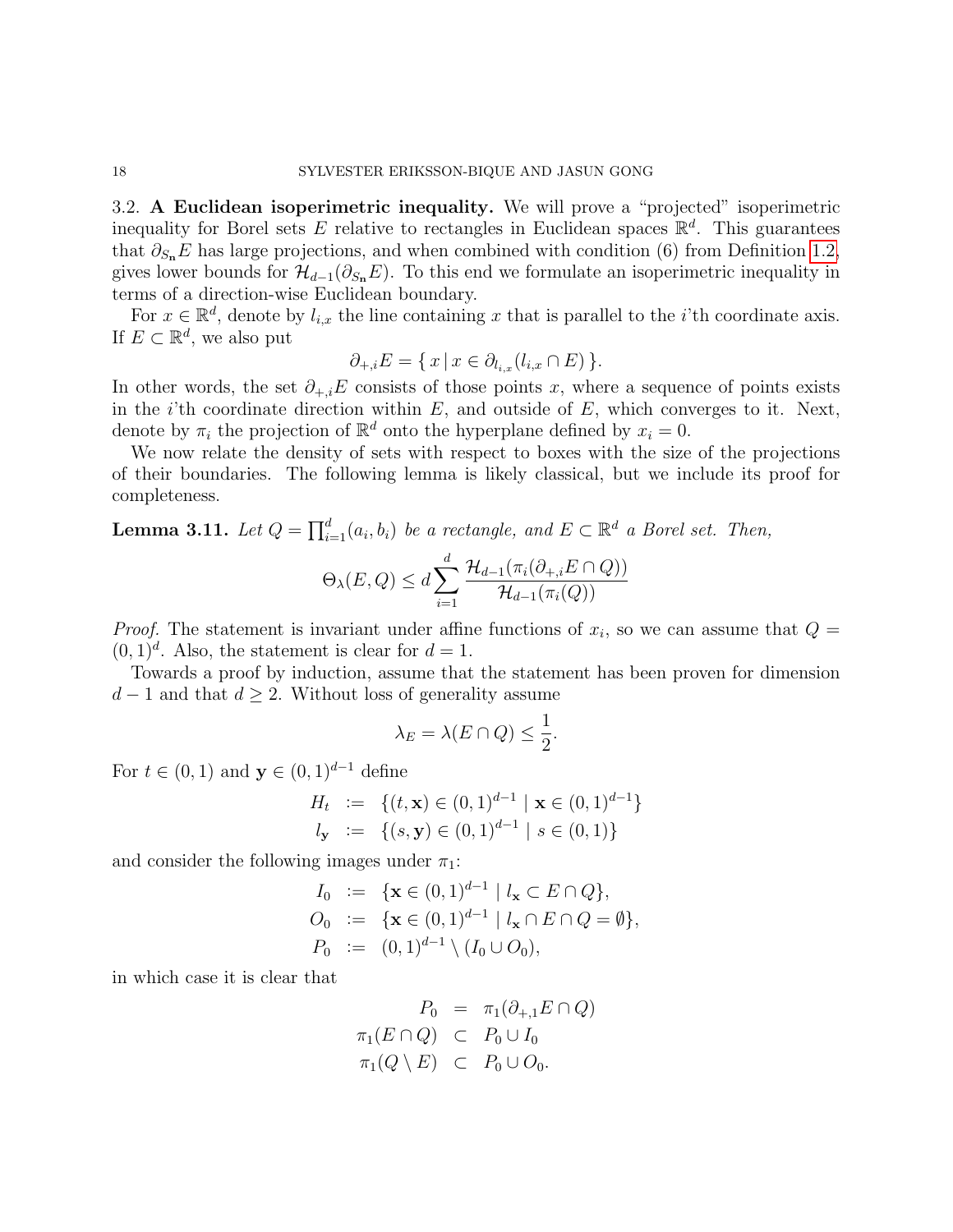If  $\mathcal{H}_{d-1}(P_0) \geq \frac{1}{d}$  $\frac{1}{d} \lambda_E$  then the statement of the lemma is trivially true, so assume  $\mathcal{H}_{d-1}(P_0) \leq$ 1  $\frac{1}{d} \lambda_E$  which implies that

$$
\lambda_E \leq \mathcal{H}_{d-1}(\pi_1(E \cap Q)) \leq \mathcal{H}_{d-1}(P_0 \cup I_0) \leq \frac{1}{d} \lambda_E + \mathcal{H}_{d-1}(I_0).
$$

Then,  $\mathcal{H}_{d-1}(I_0) \geq \frac{d-1}{d}$  $\frac{-1}{d}\lambda_E$ . Similarly, we assumed  $\lambda_E \leq \frac{1}{2} \leq \lambda(Q \setminus E)$  so it follows that

$$
\min\{\mathcal{H}_{d-1}(I_0), \mathcal{H}_{d-1}(O_0)\} \ge \frac{d-1}{d}\lambda_E.
$$

Now if  $t \in (0,1)$  then  $E \cap H_t$  contains a translate of  $I_0$ , and its complement contains a translate of  $O_0$ . Then, we get from the  $d-1$ -dimensional statement for  $E \cap H_t$ , that

$$
\frac{(d-1)\lambda_E}{d} \le (d-1) \sum_{j=2}^d \mathcal{H}_{d-2}(\pi_j(\partial_{+,j} E \cap H_t)),
$$

which when integrated over  $t$  and using Fubini's theorem gives

$$
\lambda_E \le d \sum_{j=2}^d \mathcal{H}_{n-1}(\pi_j(\partial_{+,j} E \cap Q)).
$$

This gives the desired inequality.

Remark 3.12. The above gives a fairly simple inductive proof of the isoperimetric inequality in  $\mathbb{R}^d$ , although with sub-optimal constants.

## 4. Proof of Theorem [1.3](#page-3-0)

<span id="page-18-0"></span>To begin, recall from §2 that subscripts for balls indicate the space (and hence, the choice of metric) on which those balls are defined.

Remark 4.1 (Dependence on parameters). In the proof below, many choices will depend on the parameters from Definitions [1.1](#page-2-0) and [1.2,](#page-2-1) as well as lemmas from earlier sections. Two parameters,  $\beta$  and  $\epsilon_1$ , will be determined at the end of the proof, as they depend on many intermediate parameters. However, none of the other parameters will depend on the choice of  $\beta$  and  $\epsilon_1$ .

Proof of Theorem [1.3.](#page-3-0) Definitions [1.1](#page-2-0) and [1.2](#page-2-1) are scale-invariant, so without loss of generality we may assume that  $\text{diam}(\Omega) = 1$ . By a coordinate change we can take the maps  $\pi_i$  to be orthogonal projections onto hyperplanes given by  $x_i = 0$ , for  $i = 1, \ldots, d$ .

Before fixing other parameters, we first claim that  $S_n$  is connected. Indeed, by Theorem [2.11](#page-9-3) the domains obtained by removing finitely many co-uniform sets from  $\Omega$ , i.e.

<span id="page-18-1"></span>(4.2) 
$$
S_{j,\mathbf{n}} := \Omega \setminus \Big(\bigcup_{k=1}^j \bigcup_{R \in \mathcal{R}_{\mathbf{n},k}} R\Big)
$$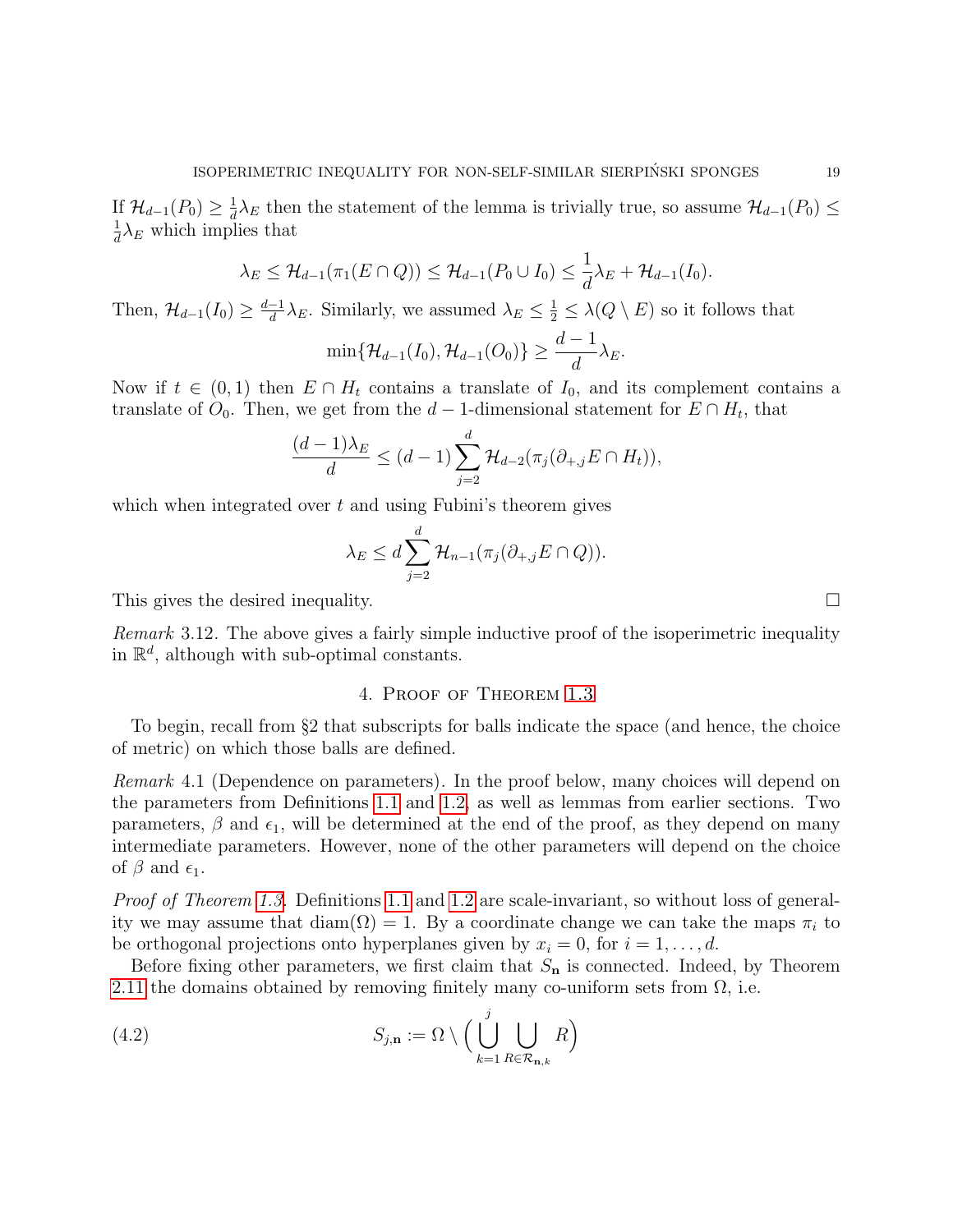are a nested sequence of compact connected sets, so the intersection  $S_n = \bigcap_{j=1}^{\infty} S_{j,n}$  is also connected.

It follows from Lemma [2.21](#page-12-0) that  $S_n$  is d-Ahlfors regular with constant  $C_{AR} \geq \omega_d$  depending on all parameters  $A, L, \delta, d, n$ . Thus it is also D-doubling with fixed constant  $D = 2^d C_{AR}^d$ .

We now proceed in four steps, indicating reductions and strategies as needed.

**Step I: Reduction to a small sum:** Since  $S_n$  is D-doubling, Theorem [2.11](#page-9-3) implies that for any  $k \in \mathbb{N}$  and for any fixed obstacle  $R \in \mathcal{R}_{n,k}$  the set  $\Omega \setminus R$  is A'-uniform for some  $A' \geq A$ .

With  $\epsilon_1 \in (0, \frac{1}{2})$  $\frac{1}{2}$ ) to be determined later, choose N so that

$$
\sum_{k=N}^{\infty}\frac{1}{n_k^{d-1}} < \epsilon_1.
$$

Now for the subsequence  $\mathbf{n}' = (n_{N+i})_{i=1}^{\infty}$ , construct  $S_{\mathbf{n}'}$  analogously as  $S_{\mathbf{n}}$  but with  $\mathcal{R}_{\mathbf{n},k+N}$ in place of  $\mathcal{R}_{n,k}$  for each  $k \in \mathbb{N}$ , and possibly with  $\Omega \setminus \rho$  in place of  $\Omega$ . Clearly  $S_n \subset S_{n'} \subset \mathbb{R}^d$ , so the d-Ahlfors regularity of  $S_n$  implies the d-Ahlfors regularity of  $S_{n'}$ , with the same constant  $C_{AR}$  or smaller, and hence the same fixed doubling constant D as above (or smaller).

So at this level N, if  $r < \delta s_{N-1}/2$  then by condition (5) of Definition [1.1](#page-2-0) the ball  $B(x, r)$ can intersect only one set  $\rho$  in the collection  $\{\Omega^c\} \cup \bigcup_{k=1}^{N-1} R_{n,k}$ . so it holds that

<span id="page-19-0"></span>(4.3) 
$$
B_{S_{n}}(x,r) = S_{n} \cap B(x,r) = S_{n'} \cap B(x,r) = B_{S_{n'}}(x,r)
$$

It suffices to prove a Poincaré inequality for  $S_{n'}$ , say with constants  $C_{PI}$ ,  $\Lambda_{PI}$ . To see why, by applying [\(4.3\)](#page-19-0) and considering only radii  $r \in (0, \delta s_{N-1}/(2\Lambda_{PI}))$ , this gives a local Poincaré inequality in  $S_n$  as both sides of inequality [\(3.1\)](#page-14-0) coincide in  $S_n$  and  $S_{n'}$ . The set  $S_n$  is bounded,  $D$ -doubling and connected, and so, by Lemma [3.3,](#page-14-1) a local Poincaré inequality further yields a global Poincaré inequality.

We now simplify notation by only considering  $S_{n}$  and dropping the primes, that is by increasing A we assume now that  $A = A'$  and that  $S_n = S_{n'}$  is d-Ahlfors regular with constant  $C_{AR}$ . We will also use a simplified notation for balls and for relative boundaries, that is:  $B_n(x,r) := B_{S_n}(x,r)$  and  $\partial_n E := \partial_{S_n} E$ . Further, for each  $i \in \mathbb{N}$  we re-index  $n_{i+N-1}$ as  $n_i$ . If necessary, we replace  $\Omega$  by  $\Omega \setminus \rho$  as before.

Step II: The strategy for small sums  $\sum_{k=1}^{\infty}$ 1  $\frac{1}{n_k^{d-1}} < \epsilon_1$ : By Theorems [1.8](#page-5-0) and [3.5,](#page-15-0) it suffices to prove that there are constants  $C, \Lambda$  so that for sets  $E \subset S_n$  and balls  $B_n(x, r)$ , if  $x \in \Omega$  satisfies

<span id="page-19-1"></span>
$$
\Theta_{\mu}(E, B_{\mathbf{n}}(x, r)) \ge \frac{1}{D^3}
$$

then it would follow that

(4.4) 
$$
\frac{Cr\mathcal{H}_h(\partial_{\mathbf{n}}E \cap B_{\mathbf{n}}(x,\Lambda r))}{\mu(B_{\mathbf{n}}(x,\Lambda r))} \geq \Theta_{\mu}(E, B_{\mathbf{n}}(x,r)).
$$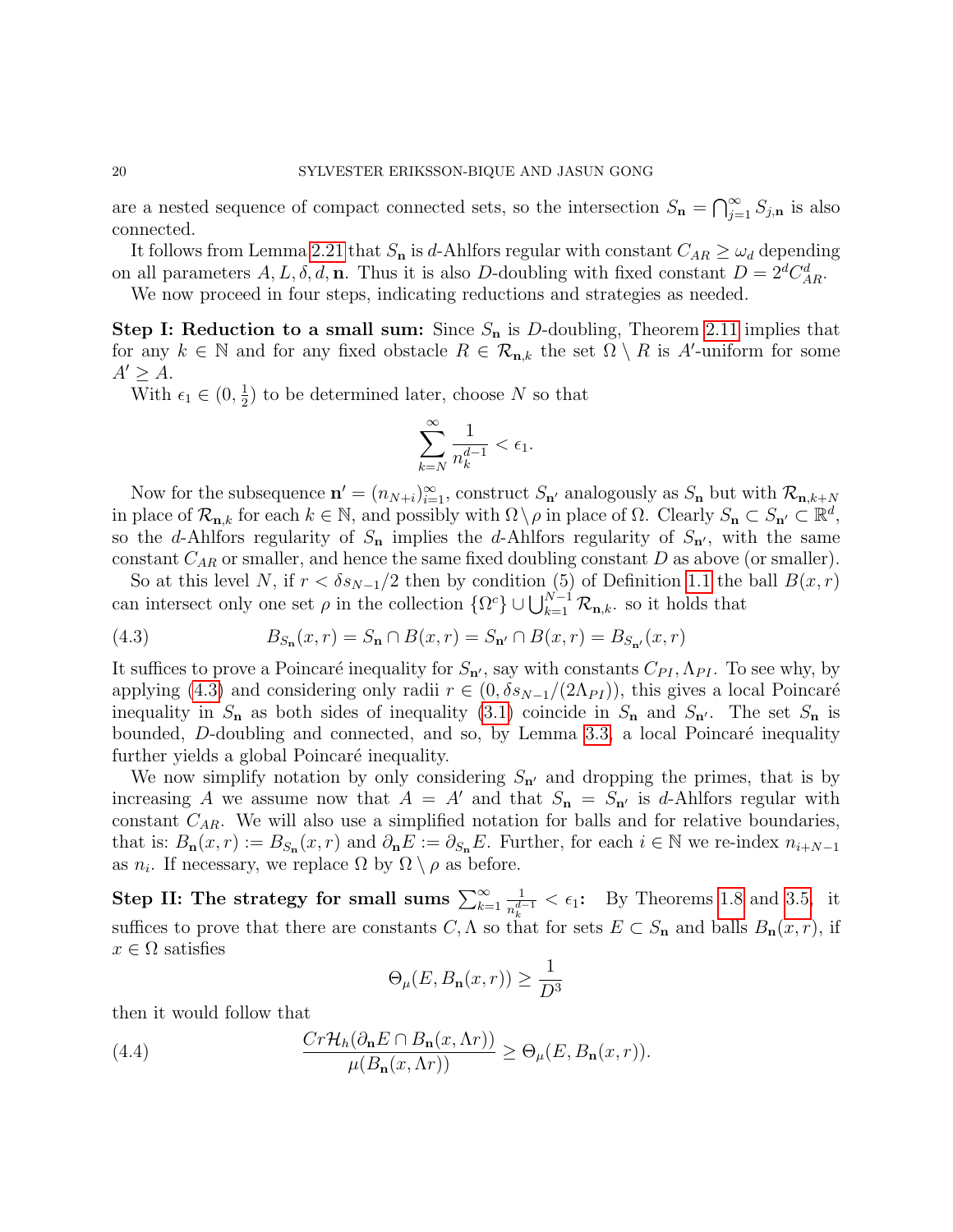It suffices to take  $r \in (0, \text{diam}(S_n))$ . We fix such a ball, as well as a set E for the remainder. By Remark [3.4](#page-14-2) it suffices to prove this estimate with  $\mathcal{H}_{d-1}$  replacing  $\mathcal{H}_h$ , in which case the result follows with constant  $CC_{AR}$  in place of C.

The proof will proceed by finding a "good" ball in two steps. We construct, as necessary, balls  $B_n(x_1, r_1)$  and  $B(x_2, r_2)$ , with  $x_i \in \Omega$ , so that  $\Theta_\mu(E, B_n(x_1, r_1)) \geq \eta_1$  and  $\Theta_{\lambda}(E, B(x_2, r_2)) \geq \eta_2$ . In order to pass to Euclidean bounds and apply Lemma [3.11,](#page-17-0) the second ball in this process will be a Euclidean ball. See the end of Step III below for the precise choices of  $\eta_i$  which are quantitative in the previous parameters. Putting  $x = x_0$  and  $r = r_0$ , at each step we will also ensure that  $d(x_i, x_{i-1}) \leq S_i r_{i-1}$ , and  $r_i \in [\frac{1}{S_i}]$  $\frac{1}{S_i}r_{i-1}, r_{i-1}]$  for some  $S_1, S_2 \geq 0$  which depend quantitatively on the parameters.

As a result, we show that  $x_2 \in \Omega$  satisfies both  $d(x_2, x) \leq Sr$  and  $r \geq r_2 \geq \frac{1}{S}$  $\frac{1}{S}r$  for some universal constant  $S = S_1S_2$ , as well as

<span id="page-20-0"></span>(4.5) 
$$
\mathcal{H}_{d-1}(\partial_{\mathbf{n}}E \cap B(x_2, \sqrt{d}r_2)) \geq \Delta r_2^{d-1}
$$

for some universal  $\Delta$  depending on all of the constants in the statement.

Moreover by doubling, the fact that  $\Theta_{\mu}(E, B_{n}(x,r)) \geq \frac{1}{D}$  $\frac{1}{D^3}$ , and the choice of the good balls, we can deduce estimate [\(4.4\)](#page-19-1) from proving inequality [\(4.5\)](#page-20-0). The constants  $C, \Lambda$  come directly from doubling and Ahlfors regularity.

With the fixed parameters A, D,  $\delta$ , and L from before, let  $A' = A'(A, D, \delta, L)$  be the uniformity constant from Theorem [2.11.](#page-9-3) This coincides with an upper bound for the uniformity constant of  $\Omega \setminus R$  for any fixed obstacle R. We note for clarity, that this instance of  $A'$  is different from the previous  $A'$  – indeed, due to the abbreviation of notation, the new uniformity constant would arise from the removal of up to two obstacles from the domain we started from.

Since  $S_n \subset \Omega$ , and  $S_n \subset \Omega \backslash R$  for any obstacle R, then both  $\Omega$  and  $\Omega \backslash R$  are Ahlfors regular with constants which are the same or better than  $C_{AR}$ . Thus, they are also D-doubling.

**Step III: Choosing a good ball:** Put  $S_1 = \frac{4\sqrt{d}}{\delta}$  $\frac{\sqrt{d}}{\delta}$ . If  $r \leq \frac{\delta}{16A'}$  $\frac{\delta}{16A'\sqrt{d}}$  then it suffice to choose  $x_1 = x$  and  $r_1 = r$  and  $\eta_1 = \frac{1}{D}$  $\frac{1}{D^3}$ . Otherwise  $r \in (\frac{\delta}{16A})$  $\frac{\delta}{16A'\sqrt{d}}$ , diam $(S_n)$ , so choose first  $r_1 = \frac{\delta}{16A'}$  $\frac{\delta}{16A'\sqrt{d}}$ . By Corollary [2.19](#page-11-1) there exist  $L_1 > 0$  and  $x_1 := y \in S_n$ , depending quantitatively on the parameters, so that

(4.6) 
$$
\Theta_{\mu}(E, B_{n}(x_{1}, r_{1})) \geq \frac{1}{L_{1}D^{3}},
$$

in which case choose instead  $\eta_1 = (L_1 D^3)^{-1}$ . Note in the first case that  $d(x_1, x) = 0$  and in the second case that

<span id="page-20-1"></span>
$$
d(x_1, x) \le \text{diam}(S_{\mathbf{n}}) \le \frac{4\sqrt{d}\dim(S_{\mathbf{n}})}{\delta}r = S_1r.
$$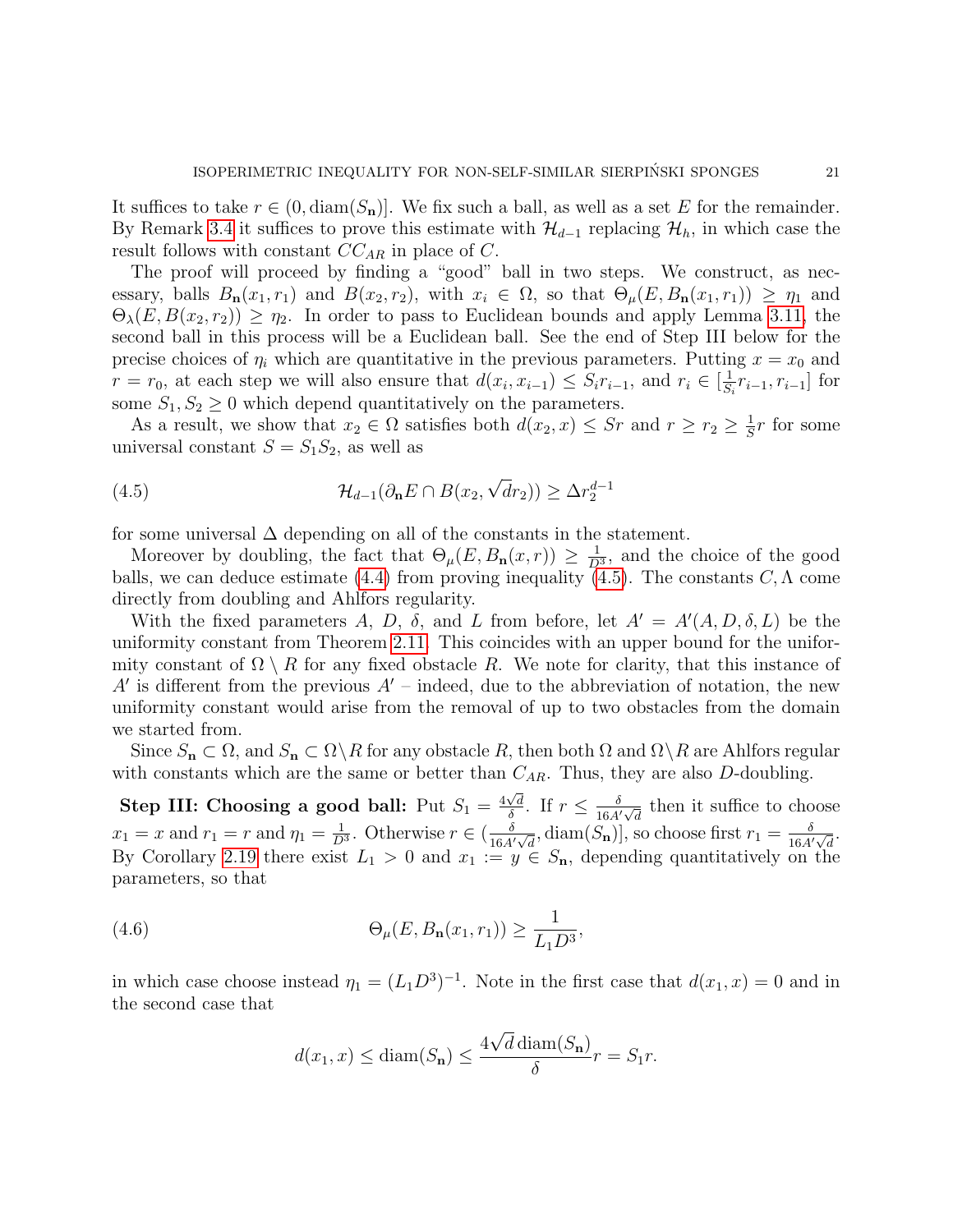In either case, the distance is bounded by  $S_1r$  and we have  $S_1^{-1}r \leq r_1 \leq r$ . Now choose  $k \in \mathbb{N}$  so that

<span id="page-21-0"></span>
$$
\frac{\delta}{16A'\sqrt{d}}s_k \le r_1 \le \frac{\delta}{16A'\sqrt{d}}s_{k-1}.
$$

If  $B(x_1, 8A)$ √  $\overline{d}r_1$ ) does not intersect  $\Omega^c$  or any obstacles R in  $\mathcal{R}_{n,l}$  for  $l \leq k$ , then choose  $x_2 = x_1$  and  $r_2 = r_1$ . Moreover, with  $\beta > 0$  to be determined later, if instead  $B(x_1, 8A'\sqrt{d}r_1)$ does not intersect  $\Omega^c$  but does intersect an obstacle and if the largest such obstacle R in  $\mathcal{R}_{n,l}$ for  $l \leq k$  satisfies diam(R)  $\leq \beta r_1$ , then we also choose  $x_2 = x_1$  and  $r_2 = r_1$ . In both cases, putting  $\eta_2 = \eta_1$  yields

(4.7) 
$$
\Theta_{\lambda}(E, B(x_2, r_2)) \geq \omega_d^{-1} C_{AR}^{-1} \eta_1.
$$

Here, we use [\(4.6\)](#page-20-1) and the Ahlfors regularity of  $S_n$ , i.e. that  $\mu(B_n(x_2, r_2)) \geq \frac{1}{\omega C}$  $\liminf_{\mathcal{A}} \mu(B_{\mathbf{n}}(x_2, r_2)) \geq \frac{1}{\omega_d C_{AR}} \lambda(B(x_2, r_2)).$ 

If neither of these two cases occurs, then  $B(x_1, 8A'\sqrt{d}r_1)$  intersects either  $\Omega^c$ , or some obstacle R in  $\mathcal{R}_{\mathbf{n},l}$  for  $l \leq k$  with  $\text{diam}(R) \geq \beta r_1$ . There can be at most one such obstacle, by condition  $(4)$  in Definition [1.1](#page-2-0) and by the above choice of k.

If there is no such obstacle, then define  $\Omega' = \Omega$ , and if there is one, then define  $\Omega' = \Omega \setminus R$ ; in either case,  $\Omega'$  is A'-uniform with A' fixed as above. As noted at the end of Step II,  $\Omega'$  is also  $C_{AR}$ -Ahlfors regular and D-doubling. Denote by  $\mu'$  the restricted Lebesgue measure on  $\Omega'$  for which we have

$$
\Theta_{\mu'}(E, B(x_1, 8A'\sqrt{d}r_1)) \ge (8A'\sqrt{d})^{-d}C_{AR}^{-2}\eta_1.
$$

Here, we used estimate  $(4.6)$  and the Ahlfors regularity of  $\Omega'$ . For this domain, apply-ing Lemma [2.14](#page-9-2) with  $(8A'\sqrt{d})^{-d}C_{AR}^{-2}\eta_1$  for  $\eta$ , there exist  $\sigma = \sigma(D, A', \eta_1)$  and  $x_2 = y \in$  $B(x_1, 4A'r_1) \cap \Omega'$  so that  $B(x_2, \sigma r_1) \subset \Omega' \subset \Omega$  as well as

$$
\Theta_{\lambda}(E, B(x_2, \frac{\sigma}{4\sqrt{d}}r_1)) = \Theta_{\mu'}(E, B(x_2, \frac{\sigma}{4\sqrt{d}}r_1)) \ge \frac{1}{2(8A'\sqrt{d})^d C_{AR}^2 D^2} \eta_1.
$$

Let  $r_2 = \frac{\sigma}{4\sqrt{2}}$  $\frac{\sigma}{4\sqrt{d}}r_1$  and put  $\eta_2 = \frac{1}{2(8A'\sqrt{d})^2}$  $\frac{1}{2(8A'\sqrt{d})^d C_{AR}^2 D^2} \eta_1$ , from which Equation [\(4.7\)](#page-21-0) also follows; it now suffices to take  $S_2 := \max\{4A', \frac{4\sqrt{d}}{\sigma}\}$  $\frac{\sqrt{d}}{\sigma}$ . With this choice of ball, we will have

<span id="page-21-1"></span>
$$
\frac{\sigma\delta}{64A'd}s_k \le r_2 \le \frac{\delta}{16A'\sqrt{d}}s_{k-1}.
$$

Step IV: An isoperimetric estimate for a good ball: By construction,  $B(x_2, 2A)$ √  $\frac{dr_2}{\sqrt{r}}$ does not intersect  $\Omega^c$ . From our choice of  $r_2$  above, any obstacle R that intersects  $B(x_2, 2A'\sqrt{dr_2})$ will also intersect  $B(x_1, 8A'\sqrt{d}r_1)$  and therefore satisfies either  $R \in \mathcal{R}_{n,l}$  for some  $l > k$  or  $R \in \mathcal{R}_{\mathbf{n},k}$  with

(4.8) 
$$
\text{diam}(R) \leq \beta r_1 \leq \frac{4\sqrt{d}}{\sigma} \beta r_2.
$$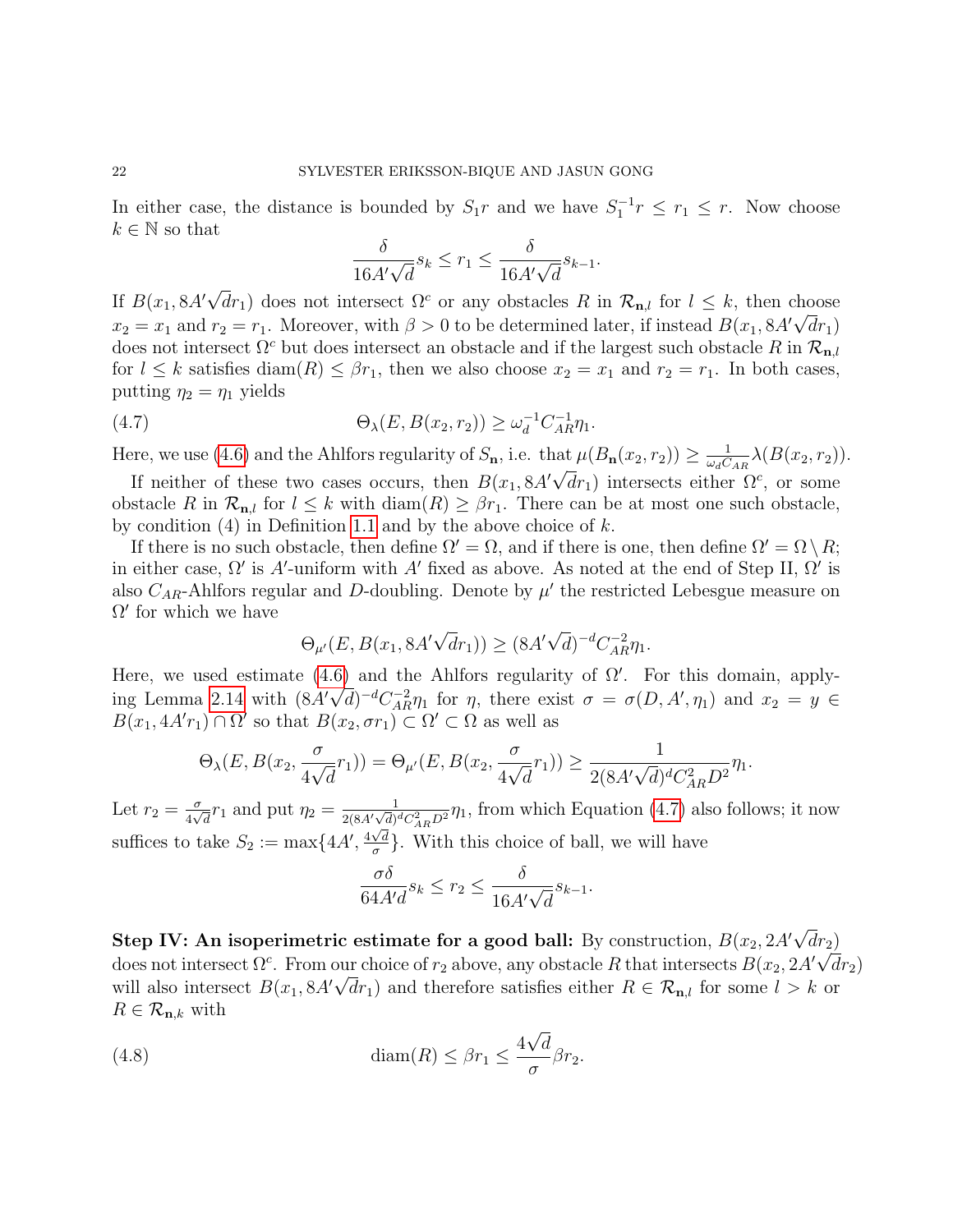If there is such an obstacle, then call it  $R_0$ ; otherwise let  $R_0 = \emptyset$ .

Now, let  $Q$  be the cube centered at  $x_2$  of side length  $2r_2$  and with faces parallel to the rrow, let  $Q$  be the cube centered at  $x_2$  or side length  $2r_2$  and w<br>coordinate planes, so Q contains the ball  $B(x_2, r_2)$  and  $\lambda(Q) \leq 2^d \sqrt{Q}$ Q contains the ball  $B(x_2, r_2)$  and  $\lambda(Q) \leq 2^d \sqrt{d}^d \omega_d^{-1} \lambda(B(x_2, r_2)).$ 

Then for  $\eta_3 = (2^d \omega_d \sqrt{d}^d)^{-1} \eta_2$ , the above estimate with Equation [\(4.7\)](#page-21-0) implies

<span id="page-22-2"></span>
$$
\Theta_{\lambda}(E,Q) \geq (\omega_d \sqrt{d}^d 2^d)^{-1} \Theta_{\lambda}(E,B_{\mathbf{n}}(x_2,r_2)) \geq \eta_3.
$$

By Lemma [3.11,](#page-17-0) there is an  $i$  so that

(4.9) 
$$
\mathcal{H}_{d-1}(\pi_i(Q \cap \partial_{+,i}E)) \geq \frac{(2r_2)^{d-1}\eta_3}{d}.
$$

Fix a choice of such an index  $i$ .

Let  $S = \pi_i(Q \cap \bigcup_l \bigcup_{R \in \mathcal{R}_{\mathbf{n},l}} R)$ , i.e. the "shadow" of all of the obstacles intersecting Q and removed from  $\Omega$ . Consider the portion of the boundary not shadowed by obstacles:

<span id="page-22-4"></span><span id="page-22-3"></span>
$$
\partial^i E := Q \cap \partial_{+,i} E \setminus \pi_i^{-1}(\mathcal{S}).
$$

If  $z \in \partial^i E$ , then since  $z \in Q \cap \partial_{+,i} E$ , there is a sequence of points  $z_j^E \in E \cap l_{i,z}$   $(j \in \mathbb{N})$ and and a sequence in its complement  $z_j^{E^c} \in E^c \cap I_{i,z}$  converging to z. These sequences lie in  $S_n$ , since they are not shadowed by obstacles in Q. Indeed,  $z \in \partial_n E$  and we have shown

$$
(4.10) \t\t \t\t \partial^i E \subset \partial_{\mathbf{n}} E \cap Q.
$$

It thus suffices to prove that  $\mathcal{H}_{d-1}(\partial^i E)$  is greater than a multiple of  $r_2^{d-1}$ . We will do this by estimating  $\mathcal{H}_{d-1}(\pi_i(\partial^i E))$  from below. To do this we note

(4.11) 
$$
\pi_i(\partial^i E) = \pi_i(Q \cap \partial_{+,i} E) \setminus \mathcal{S}.
$$

Now, S consists of two parts:  $\pi_i(\bigcup_{l>k}\bigcup_{R\in\mathcal{R}_{n,l}}\pi_i(R\cap Q))$  and  $\pi_i(R_0\cap Q)$ . Since  $R_0$  is either empty or satisfies Equation [\(4.8\)](#page-21-1), it follows that

<span id="page-22-0"></span>(4.12) 
$$
\mathcal{H}_{d-1}(\pi_i(R_0)) \leq \beta^{d-1} \left(\frac{4\sqrt{d}}{\sigma}\right)^{d-1} r_2^{d-1}.
$$

Let  $\rho = \frac{64A'd}{\sigma \delta} r_2 \geq s_k$ , so  $Q \subset B(x_2, \rho)$ . For the other part, we apply condition (6) from Definition [1.1:](#page-2-0)

<span id="page-22-1"></span>
$$
(4.13) \quad \mathcal{H}_{d-1}\left(\pi_i \left(\bigcup_{l>k} \bigcup_{R \in \mathcal{R}_{\mathbf{n},l}} \pi_i(R \cap B(x_2,\rho))\right)\right) \le \sum_{l=k+1}^{\infty} \frac{L\rho^{d-1}}{n_l^{d-1}} \le \frac{\epsilon_1 L (64A'd)^{d-1}}{\sigma^{d-1} \delta^{d-1}} r_2^{d-1}.
$$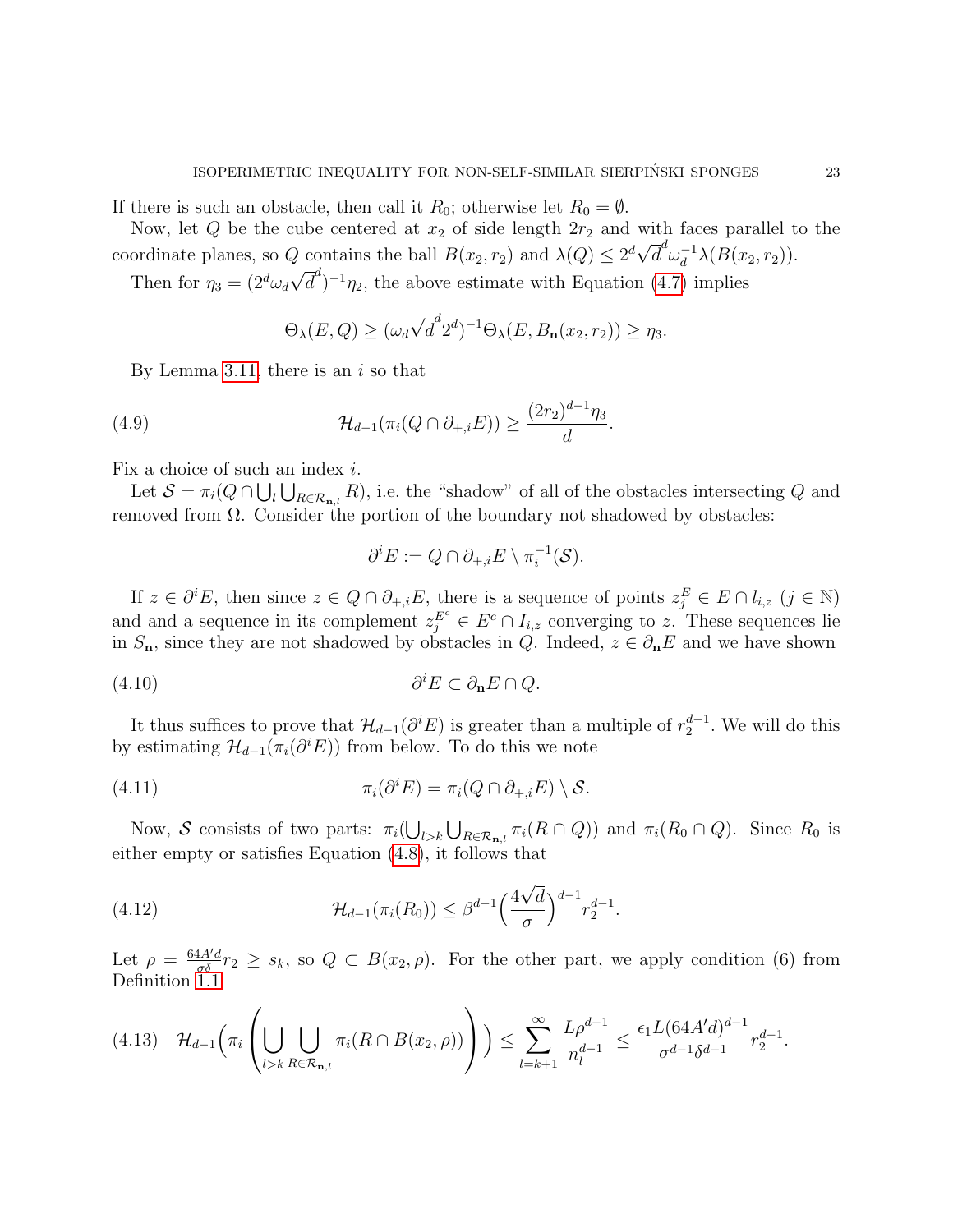<span id="page-23-1"></span>Then the sum of estimates [\(4.12\)](#page-22-0) and [\(4.13\)](#page-22-1) gives

$$
\mathcal{H}_{d-1}(\mathcal{S}) \leq \mathcal{H}_{d-1}(\pi_i(R_0)) + \mathcal{H}_{d-1} \left( \pi_i \left( \bigcup_{l > k} \bigcup_{R \in \mathcal{R}_{\mathbf{n},l}} \pi_i(R \cap B(x_2, \rho)) \right) \right)
$$
\n
$$
\leq \left( \frac{\epsilon_1 L (64A'd)^{d-1}}{\sigma^{d-1} \delta^{d-1}} + \beta^{d-1} \left( \frac{4\sqrt{d}}{\sigma} \right)^{d-1} \right) r_2^{d-1}.
$$

Now, we choose  $\epsilon_1 = \frac{\sigma^{d-1} \delta^{d-1} \eta_3}{4 dL (64 A' d)^{d-1}}$  $\frac{\sigma^{d-1}\delta^{d-1}\eta_3}{4dL(64A'd)^{d-1}}$  and  $\beta = \frac{\sigma}{4\sqrt{3}}$  $\frac{\sigma}{4\sqrt{d}}\left(\frac{\eta_3}{4d}\right)$  $\frac{\eta_3}{4d}$ ,  $\frac{1}{d-1}$ . These choices, together with estimates  $(4.14)$  and  $(4.9)$  together with the equality  $(4.11)$  and inclusion  $(4.10)$  give

$$
\mathcal{H}_{d-1}(\partial_{\mathbf{n}} E \cap B(x_2, \sqrt{d}r_2)) \geq \mathcal{H}_{d-1}(\partial_{\mathbf{n}} E \cap Q) \geq \mathcal{H}_{d-1}(\partial^i E)
$$
\n
$$
\geq \mathcal{H}_{d-1}(\pi_i(\partial^i E))
$$
\n
$$
\geq \mathcal{H}_{d-1}(\pi_i(Q \cap \partial_{+,i} E)) - \mathcal{H}_{d-1}(\mathcal{S})
$$
\n
$$
\stackrel{(4.11)}{\geq} \mathcal{H}_{d-1}(\pi_i(Q \cap \partial_{+,i} E)) - \mathcal{H}_{d-1}(\mathcal{S})
$$
\n
$$
\stackrel{(4.12)}{\geq} \frac{(2r_2)^{d-1} \eta_3}{d} - \frac{r_2^{d-1} \eta_3}{2d} \geq \frac{\eta_3}{2d} r_2^{d-1}.
$$

This is estimate [\(4.5\)](#page-20-0), from which [\(4.4\)](#page-19-1) follows after applying doubling, Ahlfors regularity as well as the estimates for  $d(x_2, x) \leq Sr$  and  $r_2 \geq \frac{1}{S}$  $\frac{1}{S}r$  obtained by following the previous steps. This concludes the proof of the isoperimetric inequality.

# Appendix A. Explicit examples

<span id="page-23-0"></span>Here, we give an explicit application of Theorem [1.3.](#page-3-0) This is a generalization of a construction of Mackay, Tyson, and Wildrick [\[14\]](#page-26-2) to higher dimensions.

Let  $\mathbf{n} = (n_i)_{i=1}^{\infty}$  be a sequence of odd positive integers with  $n_i \geq 3$ . Fix a dimension  $d \geq 2$ and consider the following iterative construction:

- (1) At the first stage, put  $S_{0,n} = [0,1]^d$  and  $T_{0,n}^1 = [0,1]^d$  and  $\mathcal{T}_{0,n} = \{T_{0,n}^1\}.$
- (2) Assuming that we have defined  $S_{k,n}, T_{k,n}^j, \mathcal{T}_{k,n}$  at the kth stage, for  $k \in \mathbb{N}$ ,
	- Subdivide each  $T \in \mathcal{T}_{k,n}$  into  $(n_{k+1})^d$  equal subcubes and exclude the central one.
	- Index the remaining subcubes in any fashion as  $T_k^j$  $\mathcal{L}_{k+1,\mathbf{n}}^{j}$ , and let  $\mathcal{T}_{k+1,\mathbf{n}} = \{T_k^j\}$  ${}_{k+1,\mathbf{n}}^{\vartheta}\}$ be the collection of all the remaining cubes.

The  $k + 1$ 'TH ORDER PRE-SPONGE is defined, consistent with  $(4.2)$ , as the set

$$
S_{k+1,n} = \bigcup_{T \in \mathcal{T}_{k+1,n}} T.
$$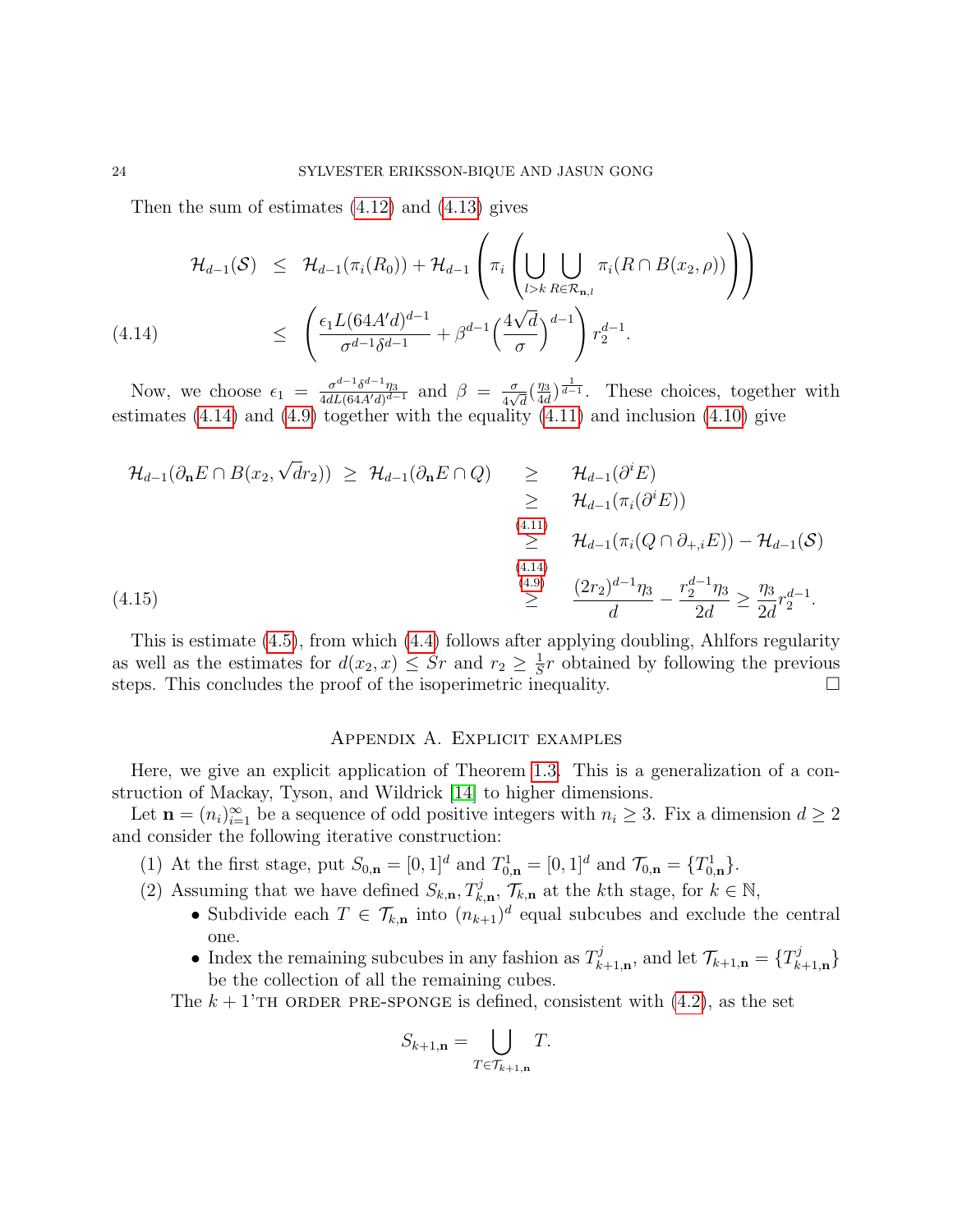(3) Define  $\mathcal{R}_{n,k}$  to be the set of central  $1/n_{k+1}$  subcubes that were removed from each  $T \in \mathcal{T}_{k,n}$  which are removed at the k'th stage and put  $\overline{\mathcal{R}}_{n,k} = \bigcup_{l=1}^{k} \mathcal{R}_{n,l}$ . Further we note that for  $k \in \mathbb{N}$ ,

$$
s_k = \prod_{i=1}^k \frac{1}{n_i}
$$

is the side length of each cube  $T \in \mathcal{T}_{k,n}$ . (For consistency, let  $s_0 = 1$ .)

The SIERPINSKI-SPONGE ASSOCIATED TO THE SEQUENCE  $\bf{n}$  is then defined as

$$
(A.1) \t S_{\mathbf{n}} = \bigcap_{k \ge 0} S_{k,\mathbf{n}}.
$$

When  $d = 2$ , we often call these Sierpinski-carpets due to the fact when  $\mathbf{n} = (3, 3, 3 \dots)$  the construction yields the usual "middle-thirds" Sierpiński carpet. Indeed, in the plane, all  $S_n$ are homeomorphic to this space.

The main results by Mackay, Tyson, and Wildrick [\[14,](#page-26-2) Theorem 1.5–1.6], for dimension  $d = 2$ , characterizes when a Sierpiński carpets with the restricted measure satisfies a Poincaré inequality. Specifically, the subset satisfies a 1-Poincaré inequality if and only if  $\mathbf{n}^{-1} = (\frac{1}{n_i}) \in$  $\ell^1$ . Their result also states that the carpet satisfies a p-Poincaré inequality for some (or any)  $p > 1$  if and only if  $\mathbf{n}^{-2} = (\frac{1}{n_i^2}) \in \ell^2$ . The  $p > 1$  regime behaves quite differently, and the authors investigated this in more detail in a separate paper [\[9\]](#page-25-1). In that paper, there also appears a version of the following theorem for  $p > 1$ ; see [\[9,](#page-25-1) Theorem 1.6]. These together fully extend the results [\[14\]](#page-26-2) to all dimension, as well as to obstacles with different geometries.

The following result is a higher dimensional analogue of the Mackay-Tyson-Wildrick Theorem, for the  $p = 1$  case.

<span id="page-24-0"></span>**Theorem A.2.** Let  $\mathbf{n} = (n_i)$  be a sequence of odd integers with  $n_i \geq 3$ , and let  $d \geq 2$ . The space  $(S_n, |\cdot|, \lambda)$  satisfies a 1-Poincaré inequality if and only if

$$
\sum_{i=1}^{\infty} \frac{1}{n_i^{d-1}} < \infty.
$$

Proof. We check the various conditions of having a sparse collection of co-uniform domains in  $[0, 1]^d$  with small projections and then the claim follows from Theorem [1.3.](#page-3-0) These can be in [0, 1]<sup>-</sup> with small projections and then the claim folice<br>directly verified with the choicses  $L = 4(\sqrt{d}r)^{d-1}, \delta = \frac{1}{3}$  $\frac{1}{3}$ ,  $\Omega = T_0$  and  $A = \frac{1}{66}$  $\frac{1}{6d}$ .

Conditions (1), (2): The uniformity and co-uniformity of squares is easy. For example, for the unit cube  $T_0$ , if we take  $x, y \in T_0 = \Omega$  with  $d(x, y) = s$ , then we can form  $\gamma$ by first choosing radial paths towards the center of the square  $c$  from  $x$  and  $y$  of length  $\min\{s/2, d(x, c)\}\$  and  $\min\{s/2, d(y, c)\}\$ , respectively, and then concatenating by a straight line segment. This gives a path of length at most 6s, which is  $\frac{1}{6d}$ -uniform.

**Condition (3):** Each  $R \in \mathcal{R}_{n,k}$  has side length  $s_k$ , and so diameter at most  $\sqrt{ds_k}$ .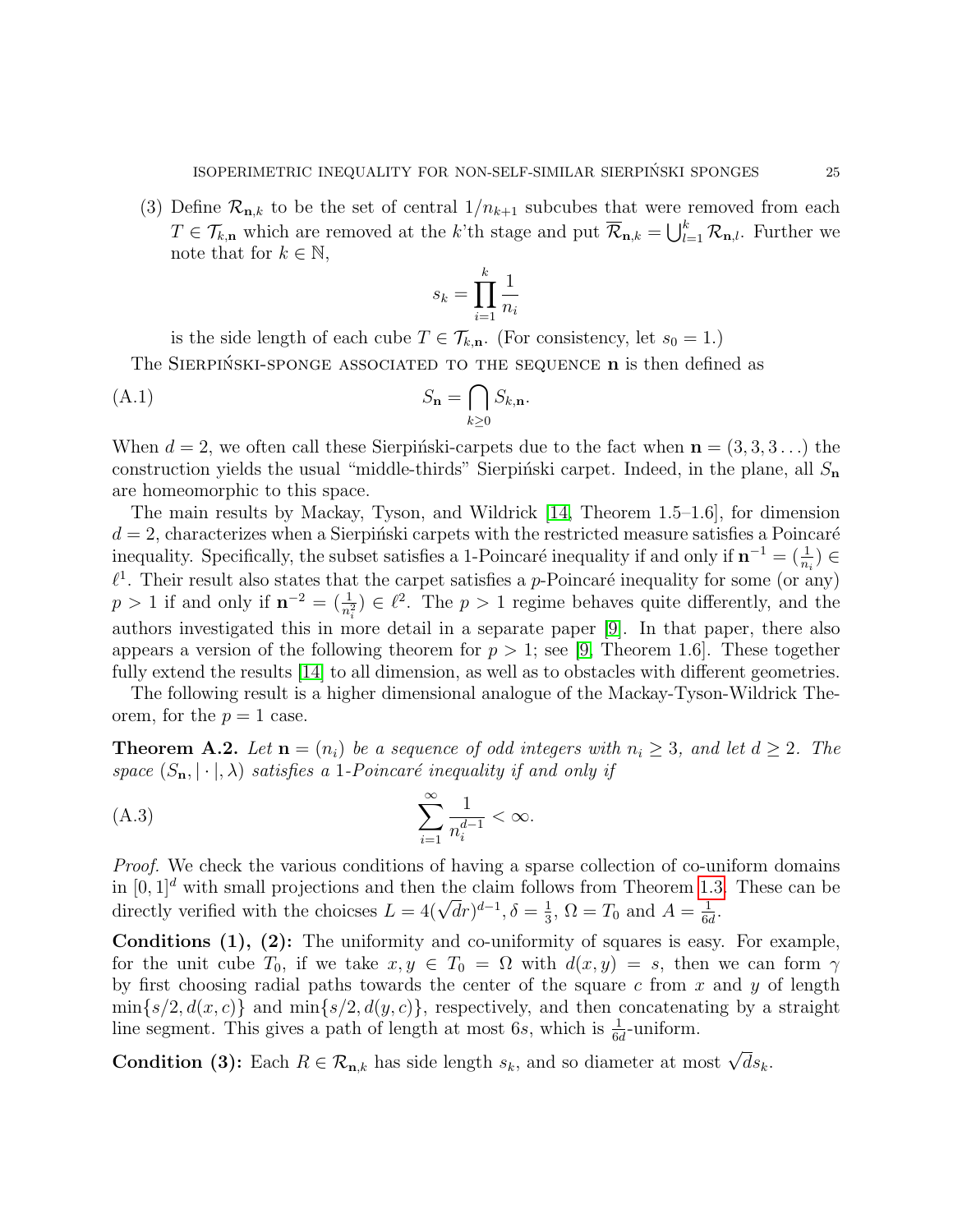**Conditions (4), (5):** If  $R \in \mathcal{R}_{n,k}$ , then R is a central  $1/n_k$  cube of some  $T \in \mathcal{T}_{n,k-1}$ . Thus the distance to the boundary, or any other higher level obstacle, is at least the distance to the boundary of T, that is at least  $\frac{1}{3}s_{k-1}$ , since  $n_k \geq 3$ .

**Condition (6):** Set  $K = 1$ . Include  $\pi_i(B(x,r) \cap S_{0,n})$  into a  $d-1$  dimensional cube  $Q_0$ **Condition** (**o**): Set  $K = 1$ . Include  $\pi_i(D(x, r) \cap S_{0,n})$  into a  $u - 1$  dimensional clube  $Q_0$  of side length at most  $4\sqrt{d}r$ , which is a union of  $d - 1$  cubes  $Q = \{Q_i : i = 1, ..., N\}$ , for some N, in the grid of side length  $s_{k-1}$ . Each cube  $Q_i$  of side length  $s_{k-1}$  will include at most one projected cube  $\pi_i(R)$  for some  $R \in \mathcal{R}_{\mathbf{n},k}$ . Such a cube is centered and accounts for at most  $\frac{1}{n_k^{d-1}}$  of the volume  $\lambda(Q_i)$ . Thus,  $\lambda\left(\pi_i\left(\bigcup_{R\in\mathcal{R}_{\mathbf{n},k}}\cap Q_i\right)\right)\leq \frac{1}{n_k^{d-1}}$  $\frac{1}{n_k^{d-1}}\lambda(Q_i)$ . The entire volume of the cube  $Q_0$  is at most  $(4\sqrt{d}r)^{d-1}$ . Summing over all  $i = 1, ..., N$  gives the claim volume of the cube  $\zeta$ <br>with  $L = (4\sqrt{d}r)^{d-1}$ .  $\Box$ 

Remark A.4. One can replace the square lattice with a triangular lattice, and perform the removal procedure on a central triangle instead of a central square. The only crucial property one must ensure is that the central triangle does not intersect the boundary of its parent triangle. The triangle lattice also comes with two natural (non-orthogonal) projections and one may verify the conditions of Theorem [1.3](#page-3-0) in a similar fashion. This would give a triangular version, depicted in Figure [1,](#page-4-0) of Theorem [A.2.](#page-24-0) The details are left to the reader.

#### **REFERENCES**

- <span id="page-25-9"></span>1. A. Björn and J. Björn, Local and semilocal Poincaré inequalities on metric spaces, J. Math. Pures Appl. 119 (2017), p. 158–192.
- <span id="page-25-8"></span>2. J. Björn and N. Shanmugalingam, *Poincaré inequalities, uniform domains and extension properties for* Newton–Sobolev functions in metric spaces, Journal of Mathematical Analysis and Applications 332  $(2007)$ , no. 1, p.  $190 - 208$ .
- <span id="page-25-4"></span>3. M. Bonk, Uniformization of Sierpiński carpets in the plane, Inventiones mathematicae  $186$  (2011), no. 3, p. 559–665.
- <span id="page-25-2"></span>4. M. Bonk and B. Kleiner, Rigidity for quasi-Möbius group actions, J. Differential Geom. 61 (2002), no. 1, p. 81–106.
- <span id="page-25-7"></span>5. S. Buckley, Is the maximal function of a Lipschitz function continuous?, Ann. Acad. Sci. Fenn. Math., **24** (1999), p.  $519 - 528$ .
- <span id="page-25-5"></span>6. V. Chousionis, K. Fässler and T. Orponen, Intrinsic Lipschitz graphs and vertical β-numbers in the Heisenberg group, Amer. J. Math., 141 (2019), no. 4, p. 1087–1147.
- 7. G. De Philippis, A. Marchese and F. Rindler, On a conjecture of Cheeger, in Measure theory in nonsmooth spaces. Sciendo Migration, Ed. N. Gigli, (2017), p. 145–155.
- <span id="page-25-3"></span>8. S. Eriksson-Bique, Characterizing spaces satisfying Poincaré Inequalities and applications to differentiability, Geom. Funct. Anal., 29 (2019), p. 119—189.
- <span id="page-25-1"></span>9. S. Eriksson-Bique and J. Gong, Almost uniform domains and Poincaré inequalities, Trans. Lon. Math. Soc., 8(1) (2021), p. 243—298.
- <span id="page-25-6"></span>10. J. Heinonen, Lectures on Analysis on Metric Spaces, Springer, 2000.
- <span id="page-25-0"></span>11. J. Heinonen and P. Koskela, Quasiconformal maps in metric spaces with controlled geometry, Acta Mathematica, **181** (1998), no. 1, p. 1–61.